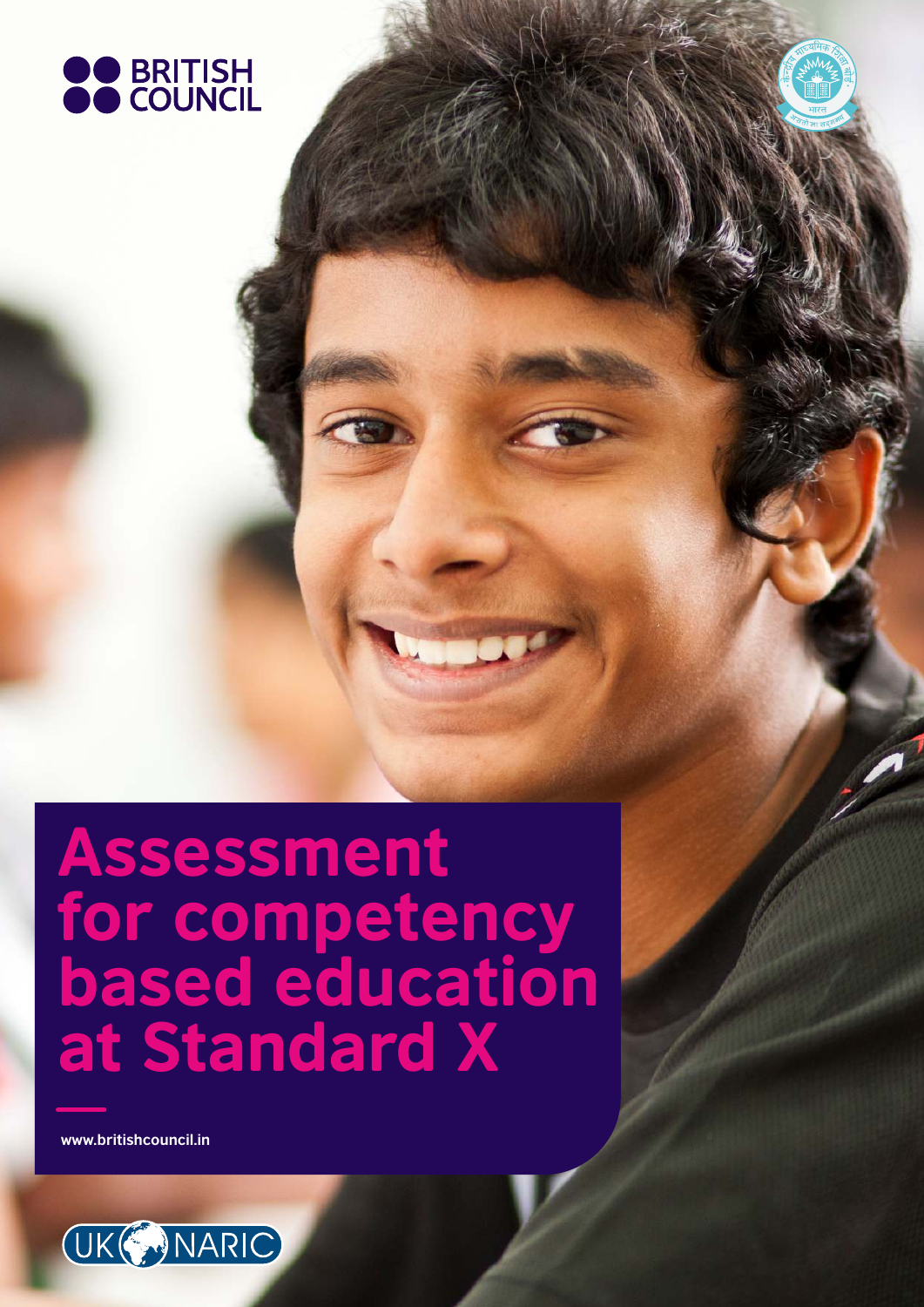This is a summary of the final report that was submitted to the British Council by UK NARIC, the National Recognition Information Centre for the United Kingdom, which is the national agency responsible for providing information and expert opinion on qualifications and skills worldwide.

The report was submitted in November 2020.

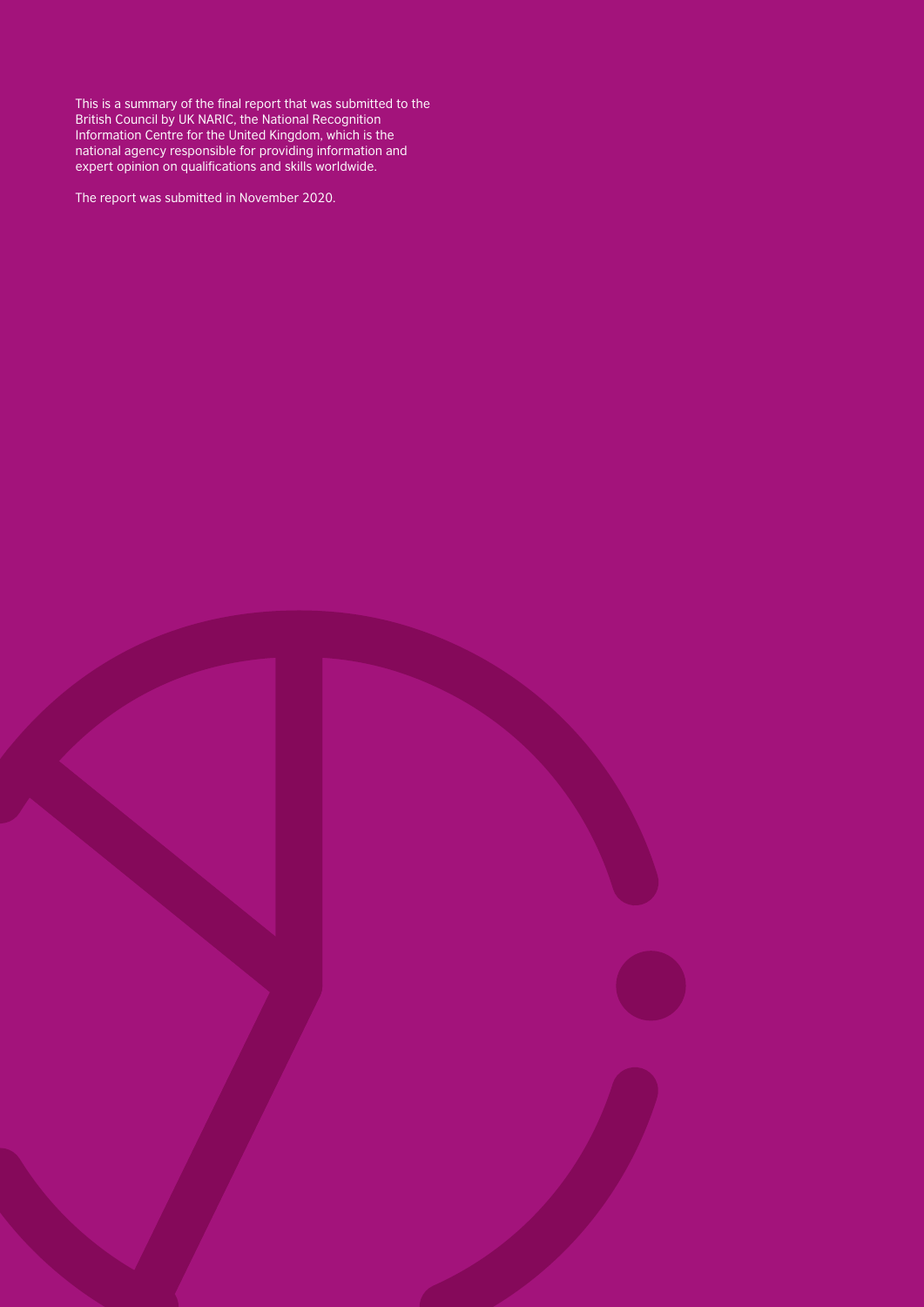# **Contents**

| What is the purpose of the report?                                                        | 3  |
|-------------------------------------------------------------------------------------------|----|
| What is competency-based education (CBE)?                                                 | 3  |
| What are higher order thinking skills?                                                    | 4  |
| What does competency-based education look like?                                           | 4  |
| What did the UK NARIC team do?                                                            | 5  |
| What are the key challenges?                                                              | 6  |
| What are the report's overarching recommendations?                                        | 6  |
| Overarching theme 1: Strengthening the validity and consistency of<br>the syllabus design | 6  |
| Overarching theme 2: Facilitating the validity of assessment                              | 6  |
| Overarching theme 3: Assessment reliability and transparency                              | 7  |
| Overarching theme 4: Fairness and the student experience                                  | 7  |
| Overarching theme 5: Enhancing teacher and student support                                | 8  |
| Overarching theme 6: Developing Pedagogy                                                  | 8  |
| What are the key findings of the report?.                                                 | 8  |
| Building employability skills                                                             | 9  |
| Strengthening assessment validity                                                         | 9  |
| Increasing accessibility of assessment                                                    | 9  |
| Increasing clarity of papers and questions                                                | 10 |
| Increasing reliability in marking                                                         | 10 |
| Greater focus on assessing higher order thinking skills                                   | 10 |
| Greater focus on communication in language assessment                                     | 11 |
| What do stakeholders say?                                                                 | 11 |
| <b>Subject-level analysis</b>                                                             |    |
| Analysis of CBSE Standard X Science                                                       | 11 |
| Analysis of CBSE Standard X Maths                                                         | 13 |
| Analysis of CBSE Standard X Reading                                                       | 14 |
| The British Council and the CBSE-CBE Project                                              | 16 |
| What are the objectives of the CBSE-CBE project?                                          | 16 |
| How will the project effect change in the education system?                               | 17 |
| What will the British Council provide?                                                    | 17 |
| What has been the impact of Covid-19 on the project?                                      | 18 |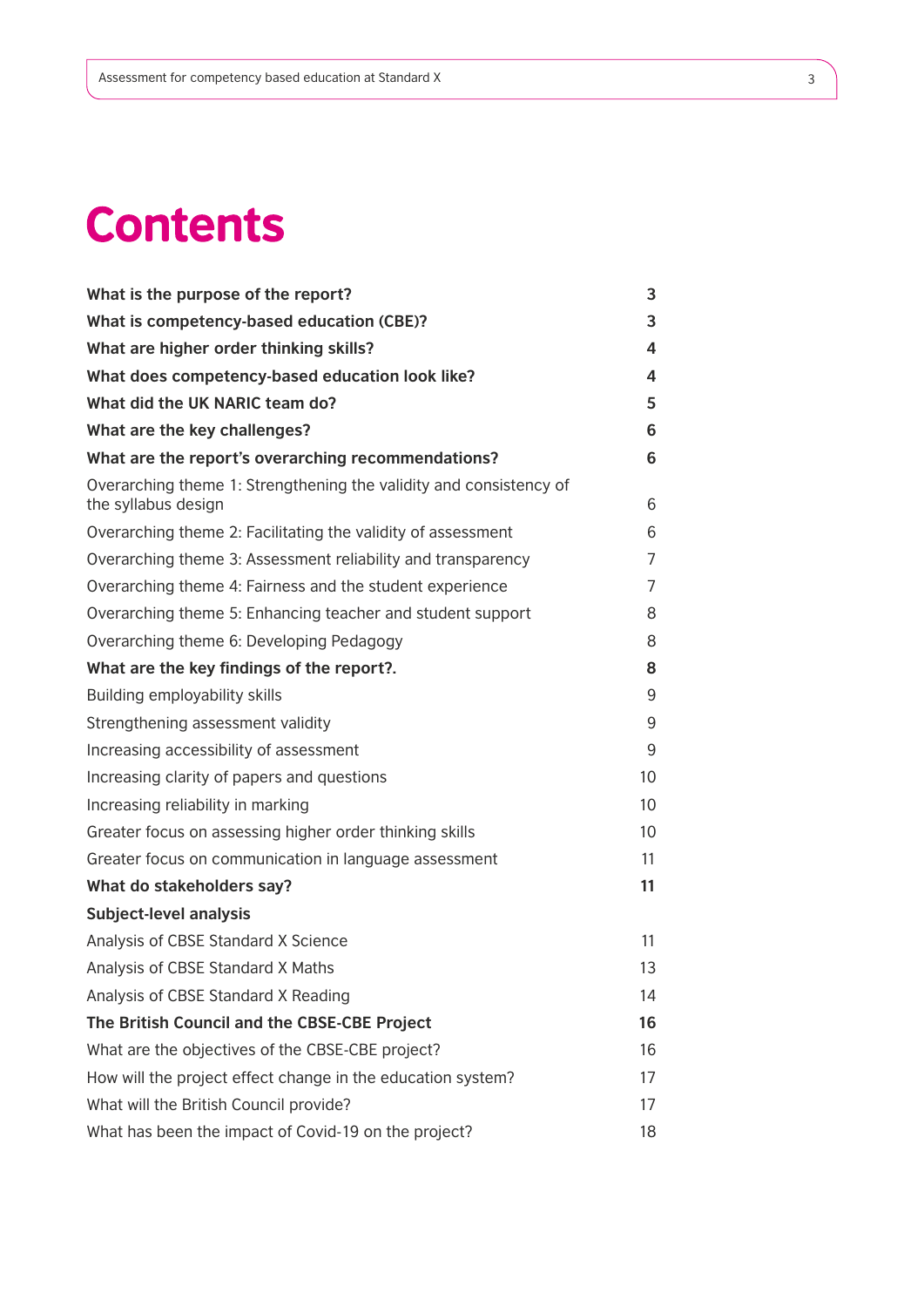# What is the purpose of the report?



On behalf of the British Council of India, UK NARIC was commissioned to conduct a review of the CBSE Standard X framework and provide an assessment of readiness for competency-based education (CBE).

The final report reviews and identifies the scope for competencybased approaches to be integrated, considering the overall implications on the assessment system and in relation to selected international assessment frameworks.

The report is part of the first stage under the CBSE competencybased education project which aims to strengthen the capacity of the education system to deliver high-quality competency-based learning and assessment for science, maths and reading at secondary school level.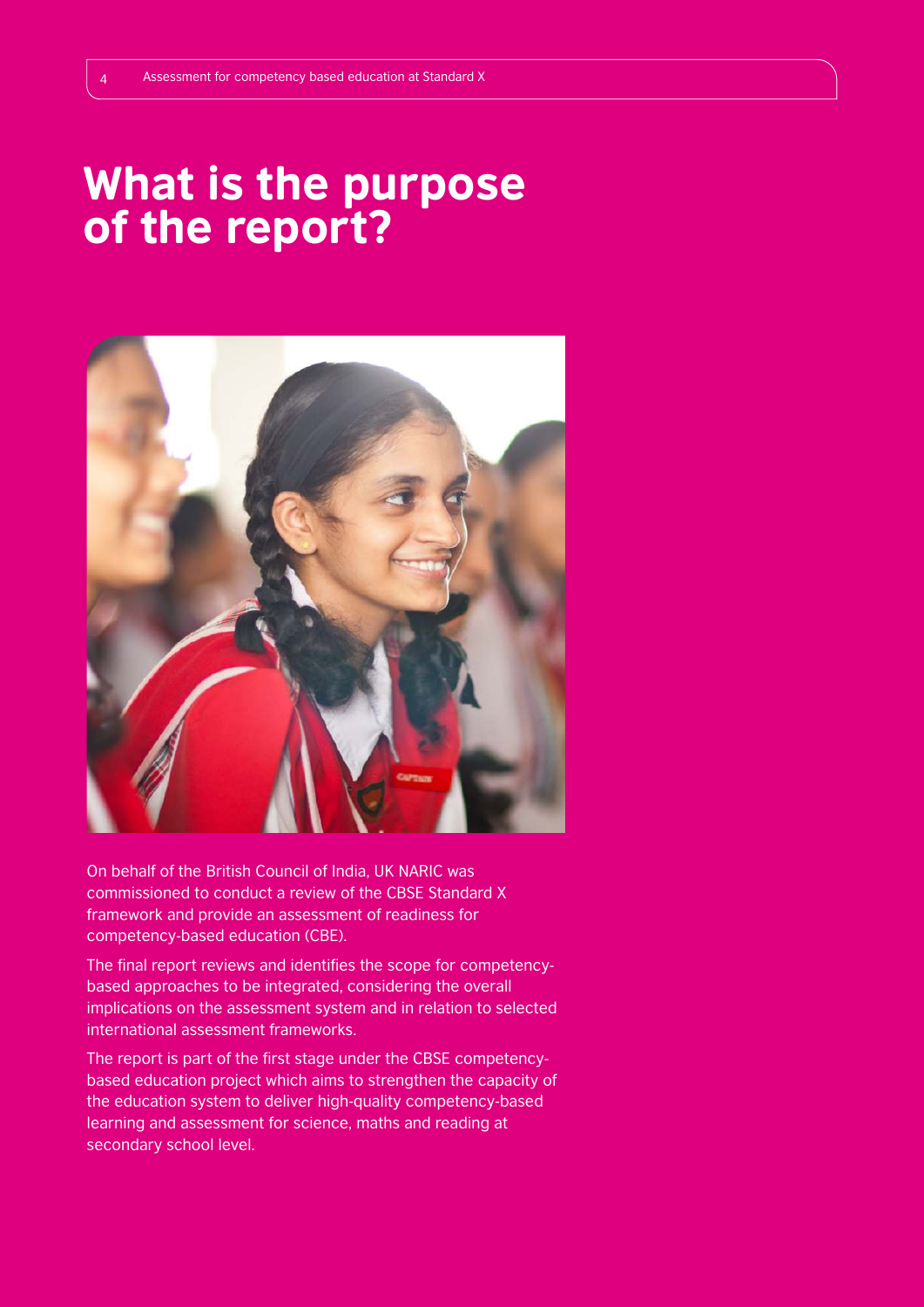# What is competency-based education (CBE)?

There is no single global definition or unifying framework for CBE. However, an overarching principle is that competency-based education focuses on the student's demonstration of learning outcomes as central to the learning process.

There is also a focus on attaining proficiency in particular competencies to facilitate progression.

Self-paced, individualised learning is a further common theme as is the emphasis on the authenticity of the learning experience and real-world applications of knowledge and skills. Central to all definitions is the goal to empower students, providing a meaningful and positive learning experience.

Competency-based education within the context of languages is best articulated in the Council of Europe's Common European Framework of Reference for Languages, the CEFR<sup>1</sup>. Proficiency is described on a sixpoint scale which provide statements of what a language user can do at each of the levels: A1 (Breakthrough), A2 (Waystage), B1 (Threshold), B2 (Vantage), C1 (Advanced), C2 (Mastery).



A useful working definition of high-quality CBE in the context of K12 education is that developed by the Aurora Institute:

"Students are empowered daily to make important decisions about their learning experiences, how they will create and apply knowledge, and how they will demonstrate their learning.

Assessment is a meaningful, positive, and empowering learning experience for students that yields timely, relevant, and actionable evidence.

- Students receive timely, differentiated support based on their individual learning needs.
- Students progress based on evidence of mastery, not seat time.
- Students learn actively using different pathways and varied pacing.
- Strategies to ensure equity for all students are embedded in the culture, structure, and pedagogy of schools and education systems.
- Rigorous, common expectations for learning (knowledge, skills, and dispositions) are explicit, transparent, measurable, and transferable."²

#### **1**

CEFR framework. Published by the Council of Europe. Available at https://www.coe.int/en/web/comm on-european-frameworkreference-languages/home

### **2**

Competency Works, 2019. What is Competency-based Education - An Updated Definition. Published by: Aurora Institute. Available at: https://aurora-institute.org/wpcontent/uploads/what-iscompetency-based-education-anupdated-definition-web.pdf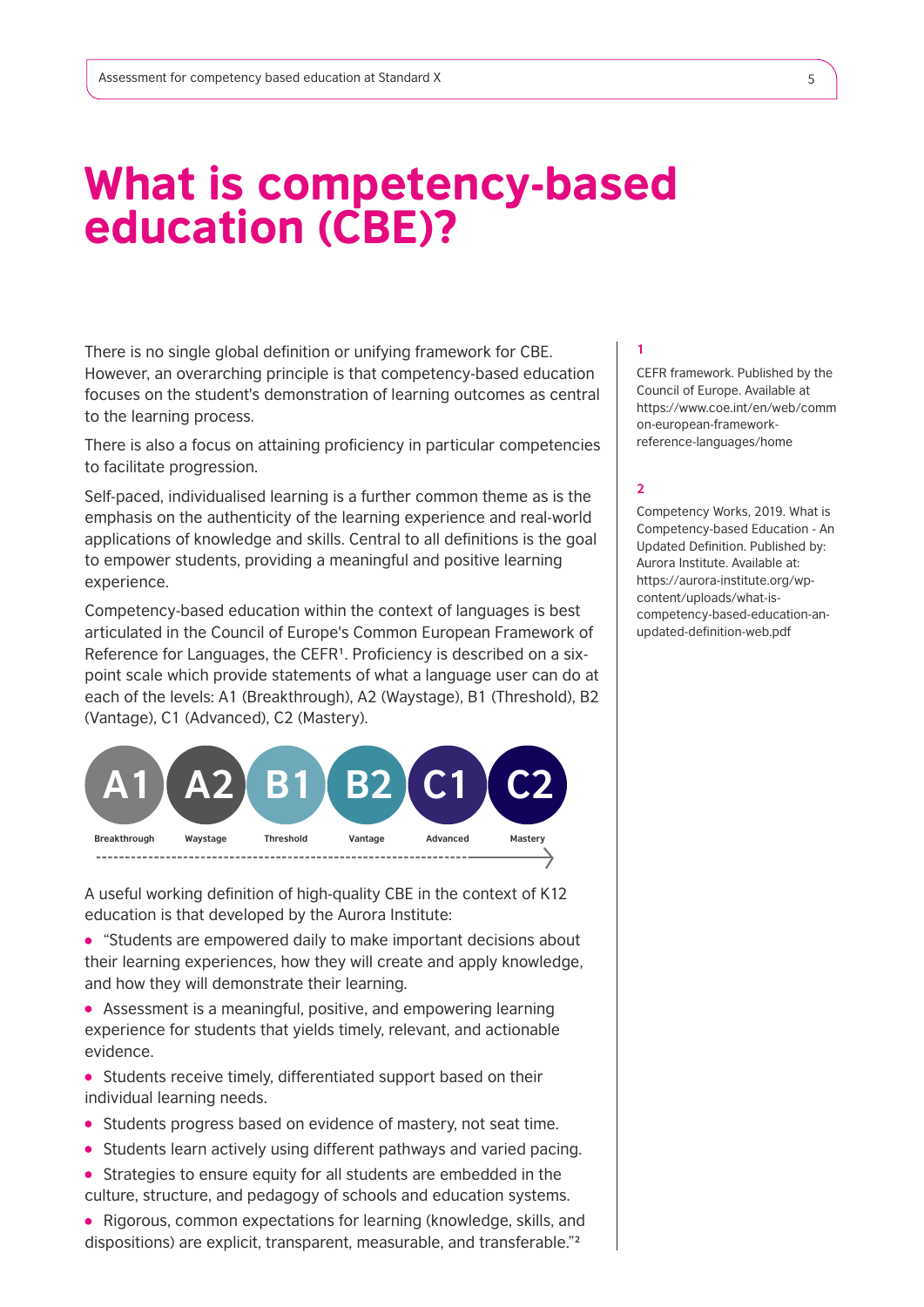# What are higher order thinking skills?

These skills are designed to stretch secondary level students to develop the cognitive skills needed for progression to studies at a more advanced and to prepare them for the workplace.

# What does competency-based education look like?

#### **Curriculum design**

A core principle in the design of CBE curricula is that it should be grounded in real-world contexts covering topics with relevance to employment and daily life. Therefore, there is an emphasis on integrating higher order thinking skills, incorporating an interdisciplinary approach (linking within and between subjects), and including a focus on problem solving using learnt skills and knowledge. Subject content and developing mastery of the prerequisite knowledge remain key components of curriculum design.

There has also been a focus on integrating  $21<sup>st</sup>$  century skills within secondary level qualification design, with explicit links to core skills such as numeracy, literacy and social and emotional skills development as well as global citizenship and developing global literacy to enable learners to be competent not only in the national context but also in the international labour market.

### **Teaching and learning**

A general principle of CBE-oriented delivery comprises studentcentred learning, with a focus on the teacher empowering the students to learn actively supported by feedback. Whilst traditional methods have emphasised the role of the teacher as the imparter of knowledge, and subsequently place emphasis on lecturing, dictation and drilling as techniques of classroom delivery, CBE seeks to place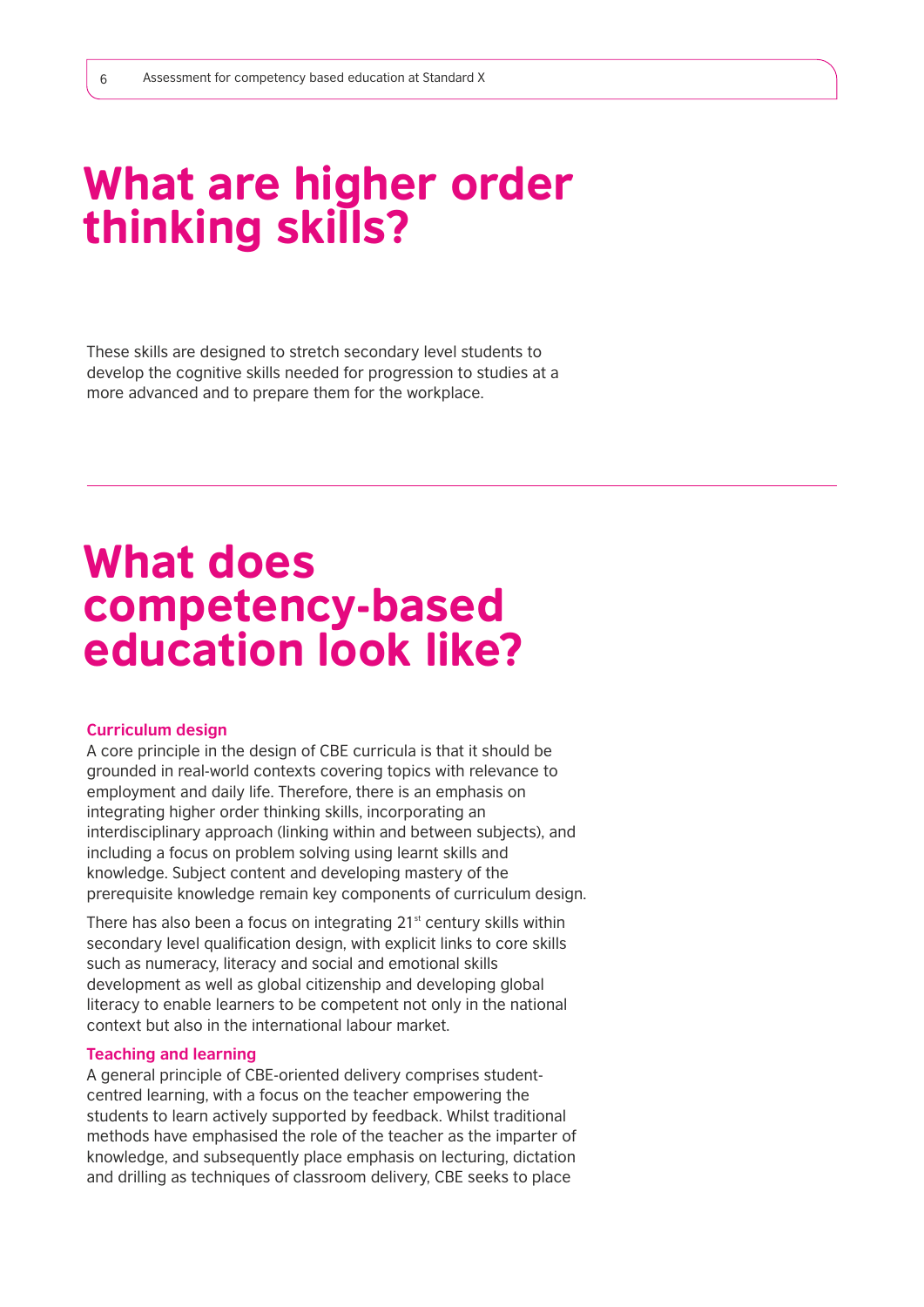the student at the centre and actively engage the student in the learning process. CBE delivery is facilitated by the development of lesson plans based on learning outcomes and sharing learning outcomes with students at the outset to ensure mutual understanding of expectations. The use of formative assessment, particularly elements of peer and self-assessment, are key characteristics of competency-based approaches, where students are encouraged to reflect on their own work and identify areas for improvement

#### **Assessment**

Robust and valid assessment, allowing for evaluation of the full range of learning outcomes can be considered a core feature of good practice in CBE summative assessment. Data driven, CBE-oriented summative assessments should accurately gauge the extent to which the student can demonstrate the learning outcomes, including the key skills and knowledge on completion of the programme.

Assessing the application of knowledge and skills to real-world contexts and using authentic problems which draw on real-life data are key features of CBE assessment systems concerned with real world performance. Synoptic assessment is a further key feature of CBE. This encompasses the use of assessment tasks and questions which seek to assess multiple learning outcomes and/or topic areas from across the curriculum.

Competency-based assessments should be designed to be equitable<sup>3</sup>, enabling evaluation of a wide range of ability levels of the target group of students, which at secondary level comprises a countrywide cohort aged 15 and 16. Maintaining a balance between accessibility on the one hand and providing opportunities to demonstrate higher order thinking skills on the other is one of the aspects to consider in designing competency-based secondary school level assessments.

#### **3**

Aurora Institute, 2017. How Systems of Assessment Aligned with Competency-based Education can Support Equity. Published by: Aurora Institute. Available at: https://aurora-institute.org/wpcontent/uploads/how-systems-ofassessment-aligned-withcompetency-based-education-cansupport-equity-jan-2020-web.pdf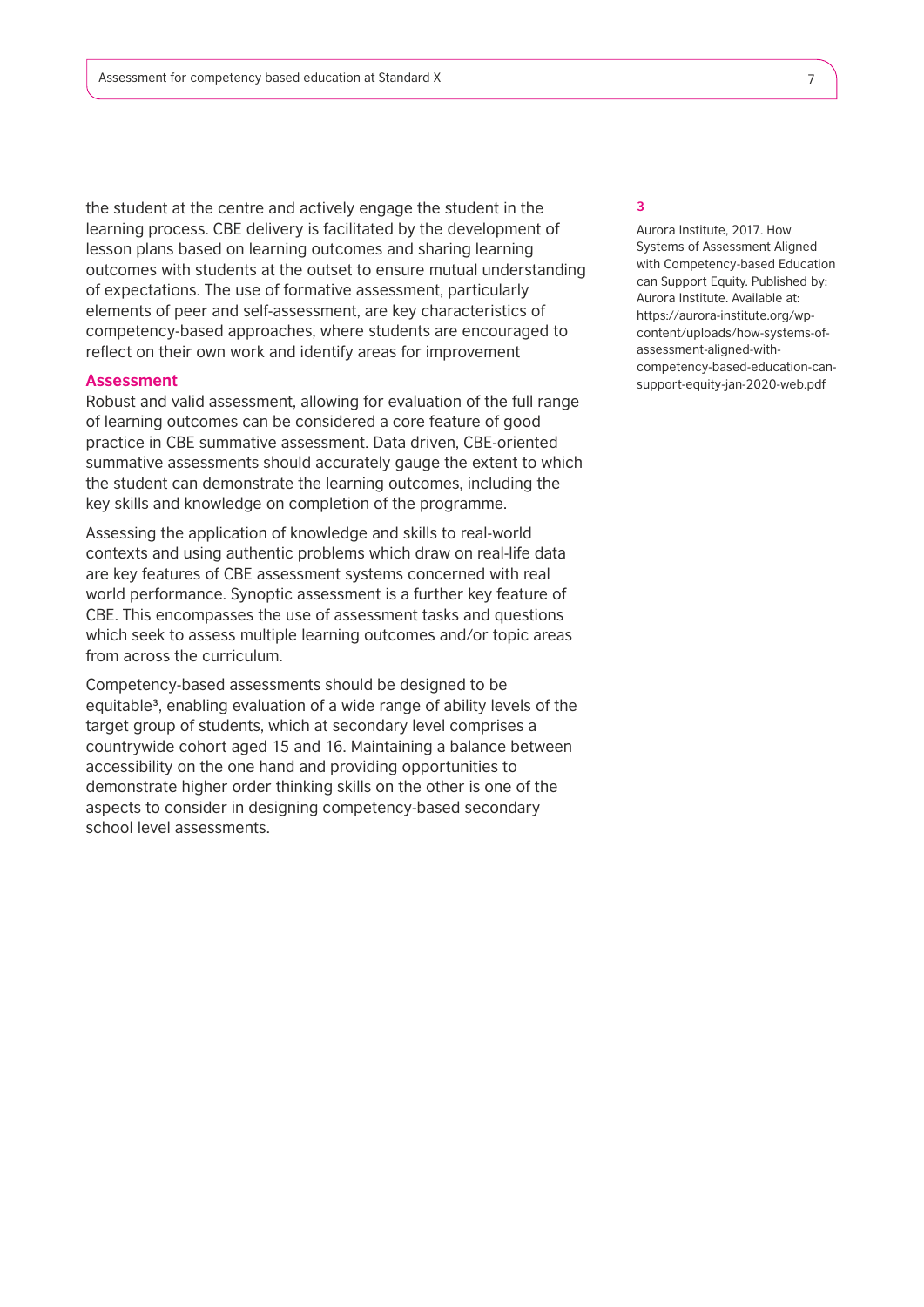# What did the UK NARIC team do?

#### **The UK NARIC collected the following data for analysis:**

### **Site visit (2 March to 6 March, 2020):**

Meetings at CBSE offices and visits to five schools. Focus groups held with students, teachers, principals, CBSE subject experts and meetings with the Head of CBSE, Director (Academics) and Controller of Examination. A small number of classroom observations took place.

#### **Online engagement (October 2020):**

Surveys of students, teachers and school management and interviews with students, teachers and principals.

### **Desk-based review:**

Review of relevant CBSE materials, including the latest CBSE Standard IX and X syllabi, Sample Question Papers for 2019-2020 as well as past examination papers from 2019 and 2018.

#### **Case studies:**

Comparative analysis of other national and international qualifications at a corresponding level (from the UK, New Zealand, Malaysia, Cambridge International and Estonia).

### **Assess readiness for CBE:**

Assessment, based on best practice CBE design principles in terms of curriculum design, assessment and delivery, of the current level of integration of competency-based practices in CBSE Standard X.

The full report and appendices analyse the data, highlight the strengths of the current frameworks and provide recommendations for development in line with a CBE approach.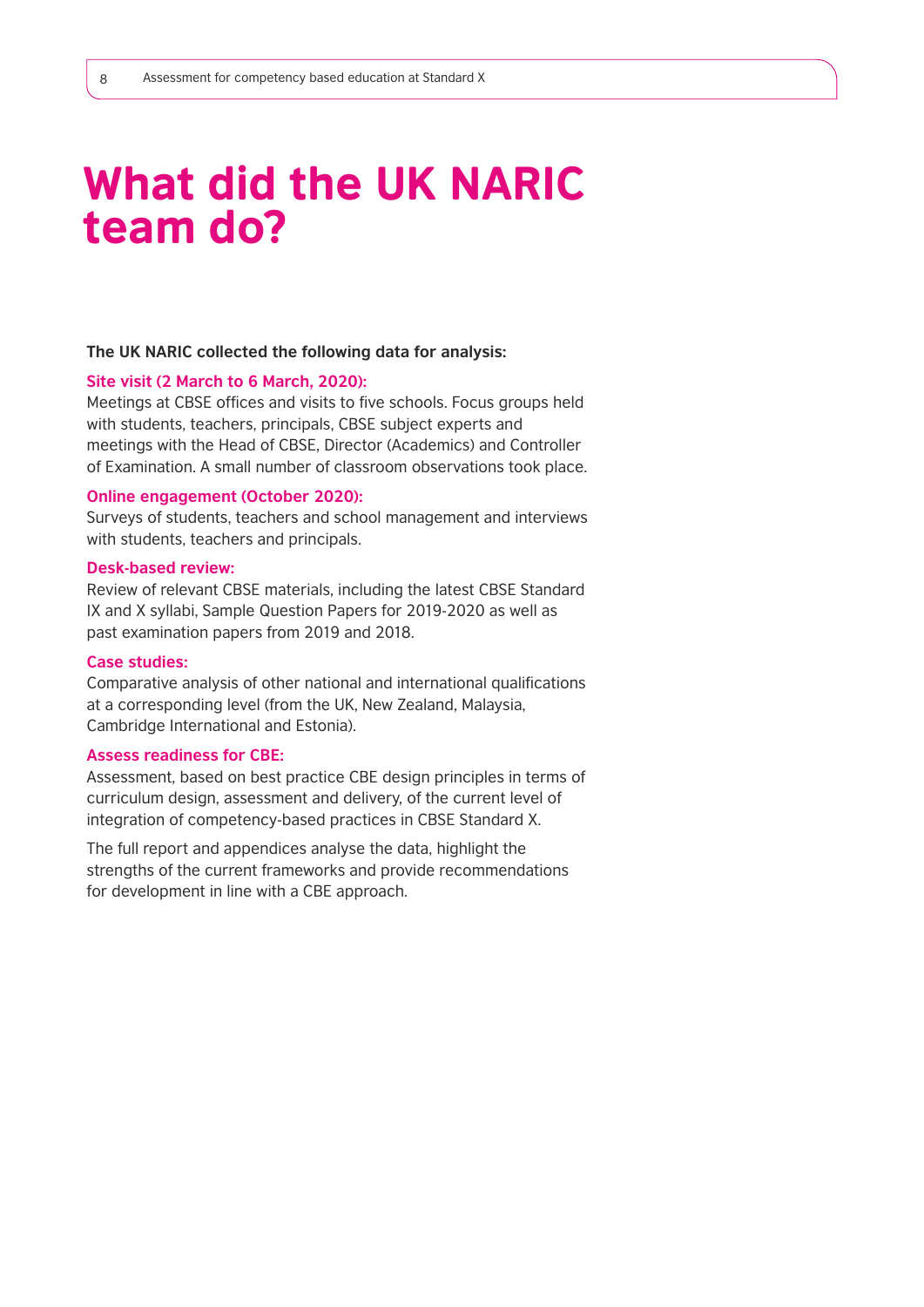# What are the key challenges?

**The key challenges to implementing reform are identified as follows:** 

# Challenge 1

Perceived resistance to CBE approaches from subject experts / item writers / paper setters.

# Challenge 2

Variation in teacher mindset and perceived resistance of teachers and parents to competency-based approaches.

# Challenge 3

Current capacity of Standard X teachers to provide outcomes-based delivery, reflecting current and past limitations in the teacher training system.

# Challenge 4

Broad spectrum of school and student backgrounds, needs and abilities.

# Challenge 5

Perceived variation in teachers' marking practices in the absence of standardisation for internal assessment on a system-wide scale.

# Challenge 6

Lack of awareness and understanding among teachers, students and CBSE staff over what is meant by CBE and CBE approaches in general.

# Challenge 7

Scale of CBSE school network, assessment implementation and cohort size.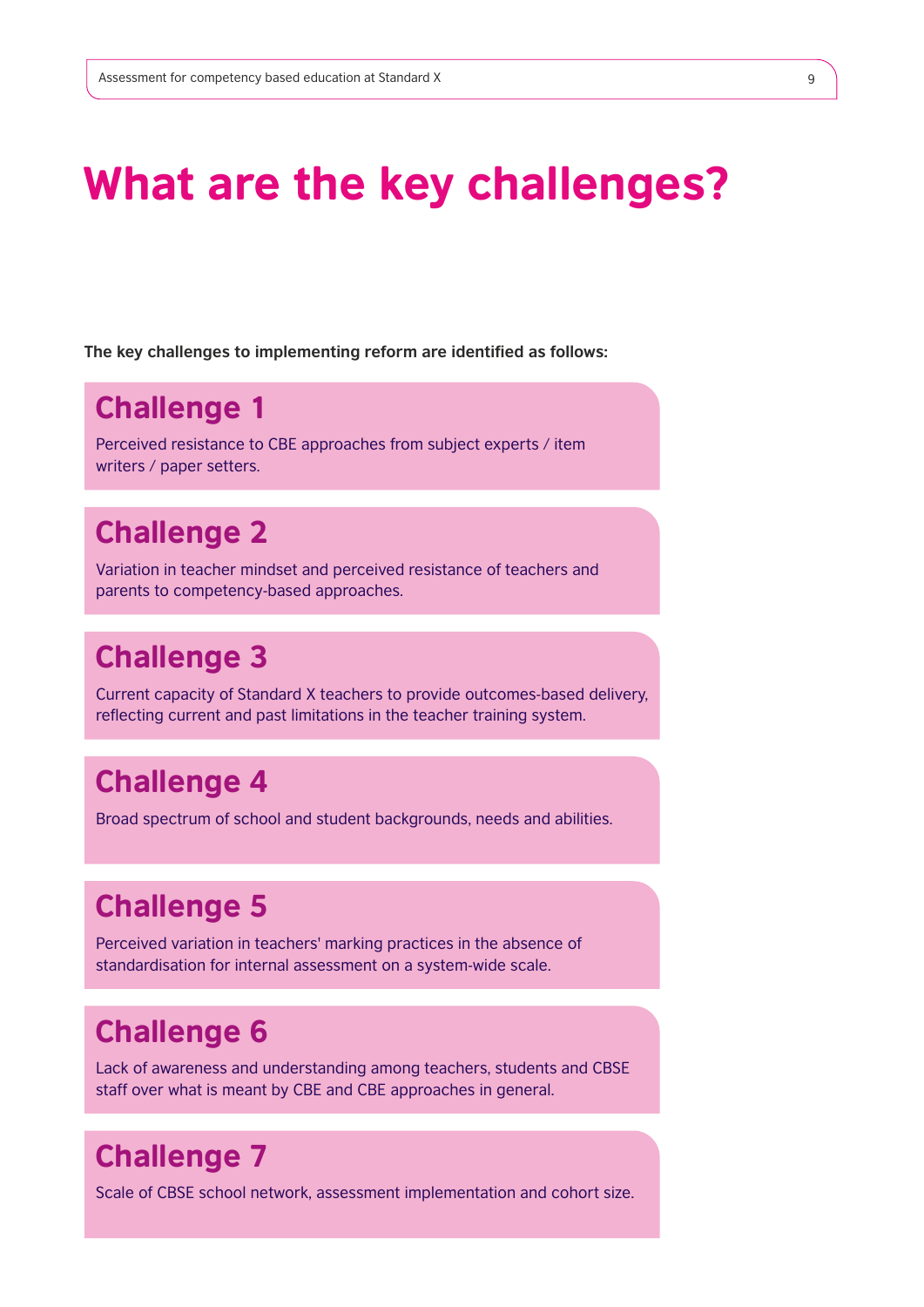# What are the report's overarching recommendations?

A number of overall recommendations are made in the report, relating to six themes of CBE principles. The recommendations consider the Indian context, short, medium- and long-term needs and the priorities of CBSE in moving towards a competency-based approach to qualification design, delivery and assessment.

It is understood that some of the changes discussed are achievable in the short term while others may involve a more incremental introduction and development over the mid- to longer term. With the CBSE timeline for introducing CBE approaches spanning five years, it is anticipated that the majority of these areas for development can be implemented given assistance in the form of training and capacity building on specific themes highlighted in the recommendations.

# **Overarching theme 1: Strengthening the validity and consistency of the syllabus design**

- **Recommendation 1a:** In consultation with NCERT, increase engagement with employers and universities to align curriculum content and competencies with practical workplace requirements and to facilitate flexible progression pathways for holders of Standard X
- **Recommendation 1b:** Adopt subjectspecific assessment objectives / question typology, detailing the range of general skills that are applicable to the subject in question
- **Recommendation 1c:** Consider whether the competency-based model of language proficiency as developed by the CEFR may have relevance and application to the English Standard X context through

consultation with key stakeholders and field experts

# **Overarching theme 2: Facilitating the validity of assessment**

- **Recommendation 2a:** Consider appropriate tailored training for item writers, focusing on the following themes:
	- Accessibility, including formatting, layout and wording of questions in line with best practice guidelines
	- Use of authentic source material for scenario-based questions
	- Scaffolded questions, supported with clear instructions, to ensure clarity and accessibility yet also providing scope for assessment of higher order thinking skills and differentiation of student ability
	- Use and integration of visuals and diagrams to aid clarity, promote problemsolving and facilitate student engagement and motivation in the assessment
- **Recommendation 2b:** Compile a glossary of command words as a guide for item writers, students and teachers, to clarify expectations of questions using particular action verbs in the exam papers
- **Recommendation 2c:** Engage language consultants in the item writing and paper setting process
- **Recommendation 2d:** Consider the use of tracking databases in the development of items and paper setting
- **Recommendation 2e:** Support training, monitoring and progression, establish role profiles for item writers and paper setters with clear expectations. Supplement with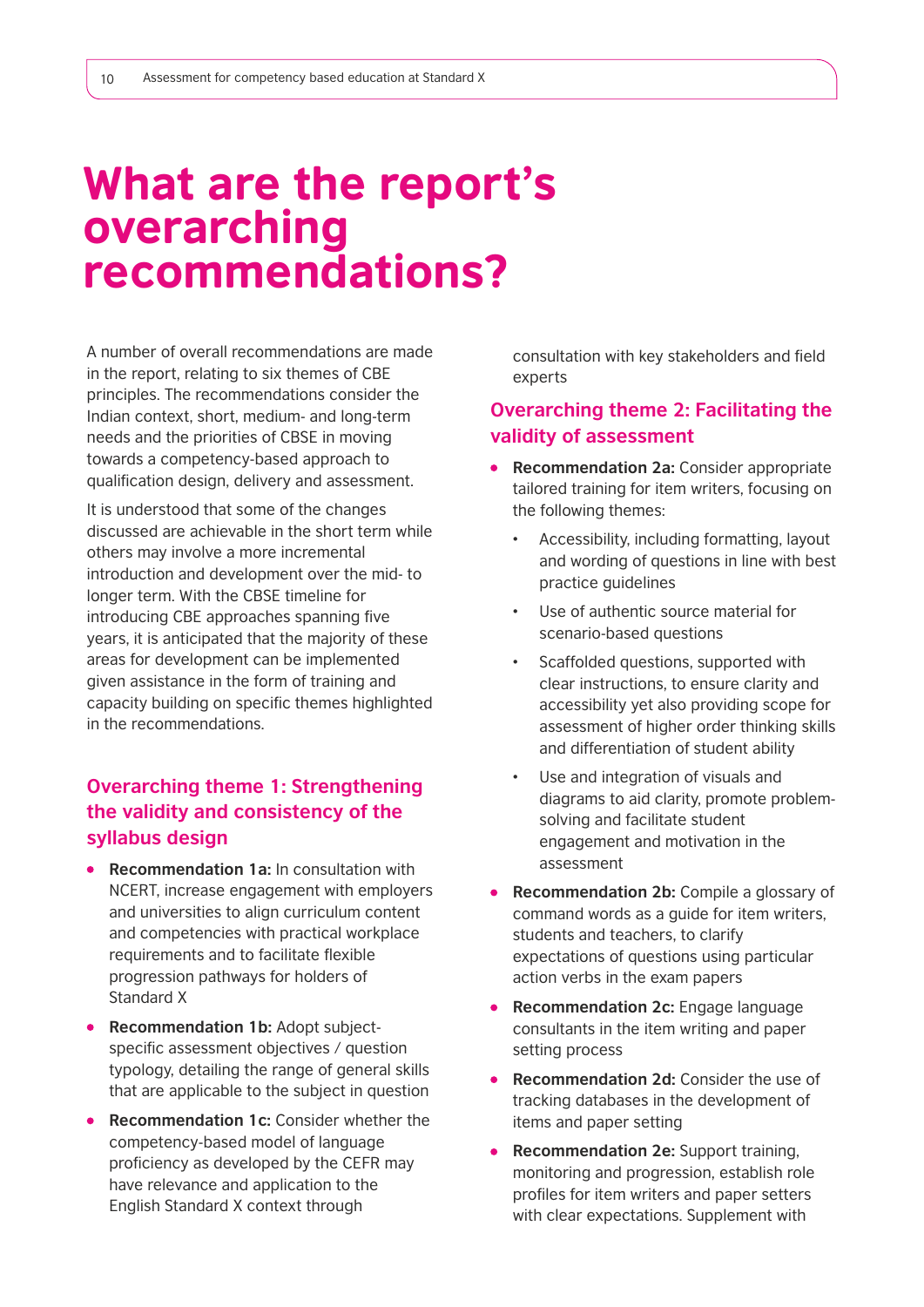guidelines for item and paper development in line with the CBSE syllabus

**• Recommendation 2f: Facilitate examiner** reporting processes and consider publishing integrated examiner reports with item level qualitative analysis and recommendations

# **Overarching theme 3: Assessment reliability and transparency**

- **Recommendation 3a:** Consider tailored training for paper setters on mark scheme design and implementation to facilitate flexibility and consistency of the marking process
- **Recommendation 3b:** Consider reducing the number of question options or choice in maths and science in Standard X examinations
- **Recommendation 3c: Provide additional** guidelines and assessment criteria for internal assessment components, tailored to subject-specific and task requirements
- **Recommendation 3d:** Consider implementing external moderation quality assurance procedures for the internal assessment, in the event of considering an increase above the current 20% weighting

## **Overarching theme 4: Fairness and the student experience**

**Recommendation 4a:** In relation to equity of assessment and with a view to promoting student engagement in the case of mathematics, explore the possibility of aligning standards between Basic and Standard Mathematics

**Recommendation 4b:** Reconsider the current structure of the exam papers, particularly those in maths and science, increasing the scope for flexibility of question type and mark allocation throughout the papers

## **Overarching theme 5: Enhancing teacher and student support**

- **Recommendation 5a:** Build a databank of competency-based questions as an internal and external resource to guide item writers and paper setters
- **Recommendation 5b:** Address implementation of CBE on a system-wide level, providing support and guidance documentation to teachers and students through:
	- A teacher guide to facilitate understanding of changes to assessment and guidance on how best to prepare students
	- A student guide, written to set out expectations and talk the student through the main types of questions included in the exams

# **Overarching theme 6: Developing Pedagogy**

• Approaches to competency-based teacher training could be adopted to place more emphasis on collaboration between teachers, peer reviews and observations as well as self-reflection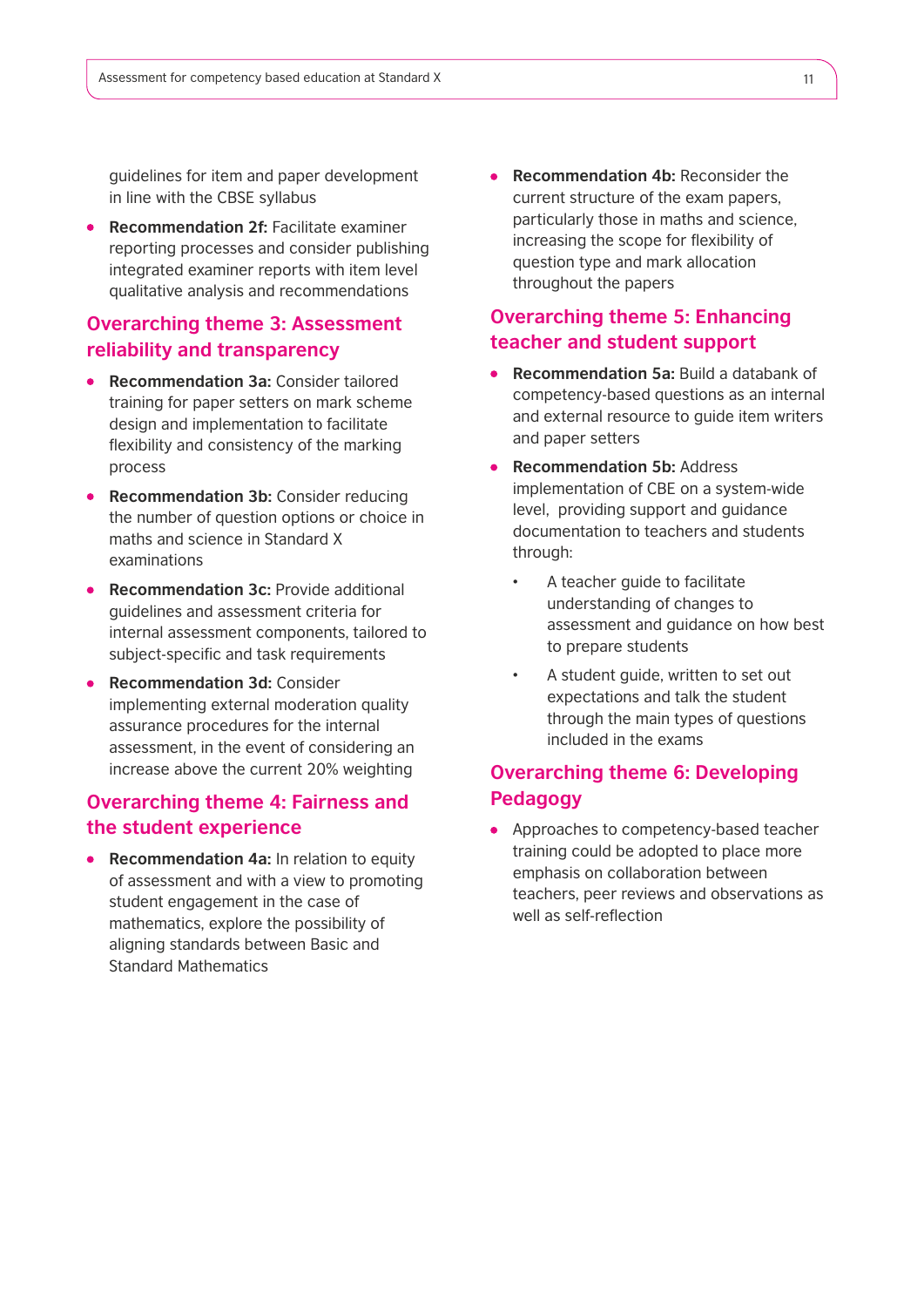# What are the key findings of the report?

CBSE has taken preliminary steps to move towards a more competency-oriented format of syllabus design and assessment, although there are a number of identified areas for further development required to enable full integration of CBE practices.

Below is a table summarising CBE integration, according to the design principles identified:

### **Summary of analysis of CBSE examination system and current level of integration of competencybased approaches**

| <b>Key CBE Design Principles</b>                                                 | <b>Key CBE Design Principles</b> |
|----------------------------------------------------------------------------------|----------------------------------|
| <b>Curriculum Design</b>                                                         |                                  |
| 1. Clearly defined aims and objectives                                           | Partial                          |
| 2. Learning outcomes focused                                                     | Limited-Partial                  |
| 3. Relevant depth and breadth of content                                         | Partial                          |
| 4. Inclusion of transferable skills / general skills across<br>academic subjects | Partial                          |
| <b>Assessment</b>                                                                |                                  |
| 1. Promoting equity and inclusivity                                              | Partial                          |
| 2. Accessibility of the assessment                                               | Limited-Partial                  |
| 3. Higher order skills-based assessment                                          | Partial                          |
| 4. Real-world relevance of the assessment                                        | Limited-Partial                  |
| 5. Synoptic and interdisciplinary assessment                                     | Partial                          |
| 6. Assessment reliability                                                        | Partial                          |
| 7. Validity of assessment                                                        | Partial                          |
| <b>Teaching and Learning</b>                                                     |                                  |
| 1. Learning outcomes-focused delivery                                            | Partial                          |
| 2. Interactive teaching                                                          | Limited-Partial                  |
| 3. Self-paced, individualised learning                                           | Limited                          |
| 4. Activity-based learning                                                       | Limited-Partial                  |
| 5. Higher order thinking skills development                                      | Limited                          |
| 6. Appropriate formative assessment methods and feedback                         | Limited                          |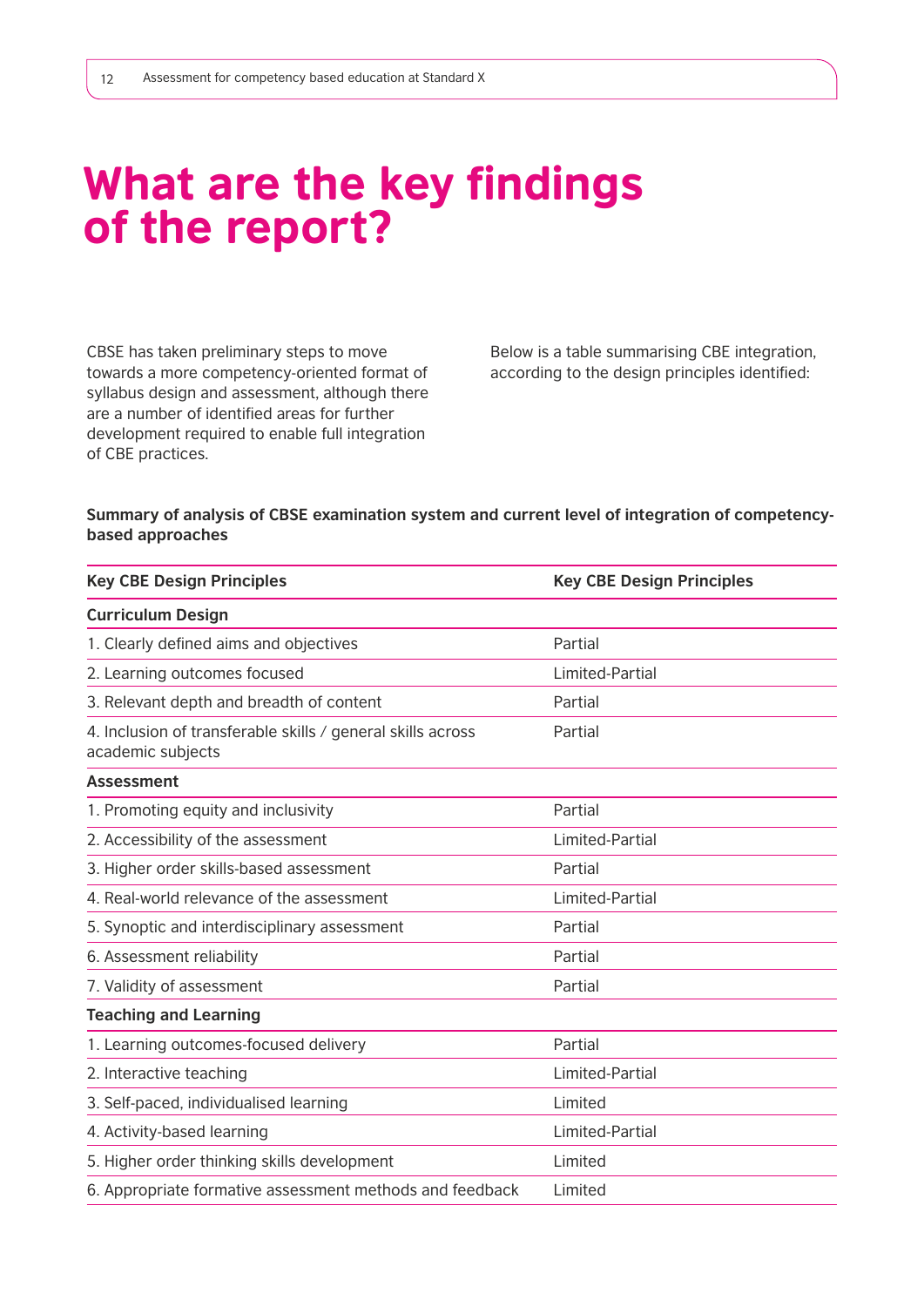## **Building employability skills**

While the strong theoretical content base was observed to be a strength of the CBSE syllabus in preparing students for further, more advanced level study, greater engagement with employers in syllabus review and development could be of value. This acknowledges that the aim of CBSE Standard X is not only to facilitate progression but also to build employability skills. In mathematics and science, CBSE may want to consider whether allowing some use of calculators could be beneficial, noting that in the international syllabi and assessments reviewed, calculator use enables novel and extended problem-solving in real-world situations. For students taking Basic Level maths, who do not necessarily require maths for academic progression, it would be worth considering whether the assessment could have a stronger focus on practical mathematical skills and mathematical literacy required by employers. For reading, it may be worth undertaking stakeholder engagement in order to ascertain which skills may be of most relevance to the workplace context.

### **Strengthening assessment validity**

The CBSE syllabus reflects some features of an outcomes-based syllabus design. The Question Typology, for example, sets out the skills intended for assessment on a general level with associated weightings. Nevertheless, there could be scope for a closer connection between the specified skills in the Question Typology and the questions included in the board exams which would strengthen assessment validity. This could be achieved by including the subject-specific skills alongside or as part of the more general skill areas of knowledge, understanding and application. In order to facilitate a closer link between what is taught in lessons and what is assessed by CBSE, it may be beneficial to integrate NCERT learning outcomes more concretely. This would reflect the outcomes-oriented design of similarly focused international qualifications.

# **Increasing accessibility of assessment**

A key focus and challenge of international secondary level examinations design at K-10 is to achieve a balance between an accessible assessment that allows students of all abilities to feel engaged and able to demonstrate their skills and knowledge, while also ensuring that the most able students can be challenged. In CBSE maths and science, the fixed structure of the CBSE papers allows for clear student expectations and familiarity. Whilst the latest papers (2020) in science include more structured questions, there could nevertheless be scope for including a greater number of interrelated and scaffolded tasks in line with similarly focused international exams. Structured questions with interrelated sub-parts can enable more of a staged progression in terms of item difficulty, including lead-in subparts to questions to assess baseline knowledge on a topic area. These may help to increase students' confidence before subsequent more demanding questions or subparts which can then assess higher order thinking or novel problem-solving skills on the same topic area. In reading, it may be beneficial to revisit the weighting of marks in open questions. This approach could provide opportunities for students to demonstrate a wider range of competences in extended questions. This, in parallel with mark schemes which are appropriately constructed, could support the recognition of different ability levels in open answer questions.

# **Increasing clarity of papers and questions**

The design and layout of CBSE Standard X papers and questions could benefit from further review to focus on clarity and conciseness to ensure that all candidates are fully aware of question requirements. In maths and science, this could involve simplifying some of the language used and the layout of questions, greater use of instructions, diagrams and images to orient the student to promote interest and engagement while enabling more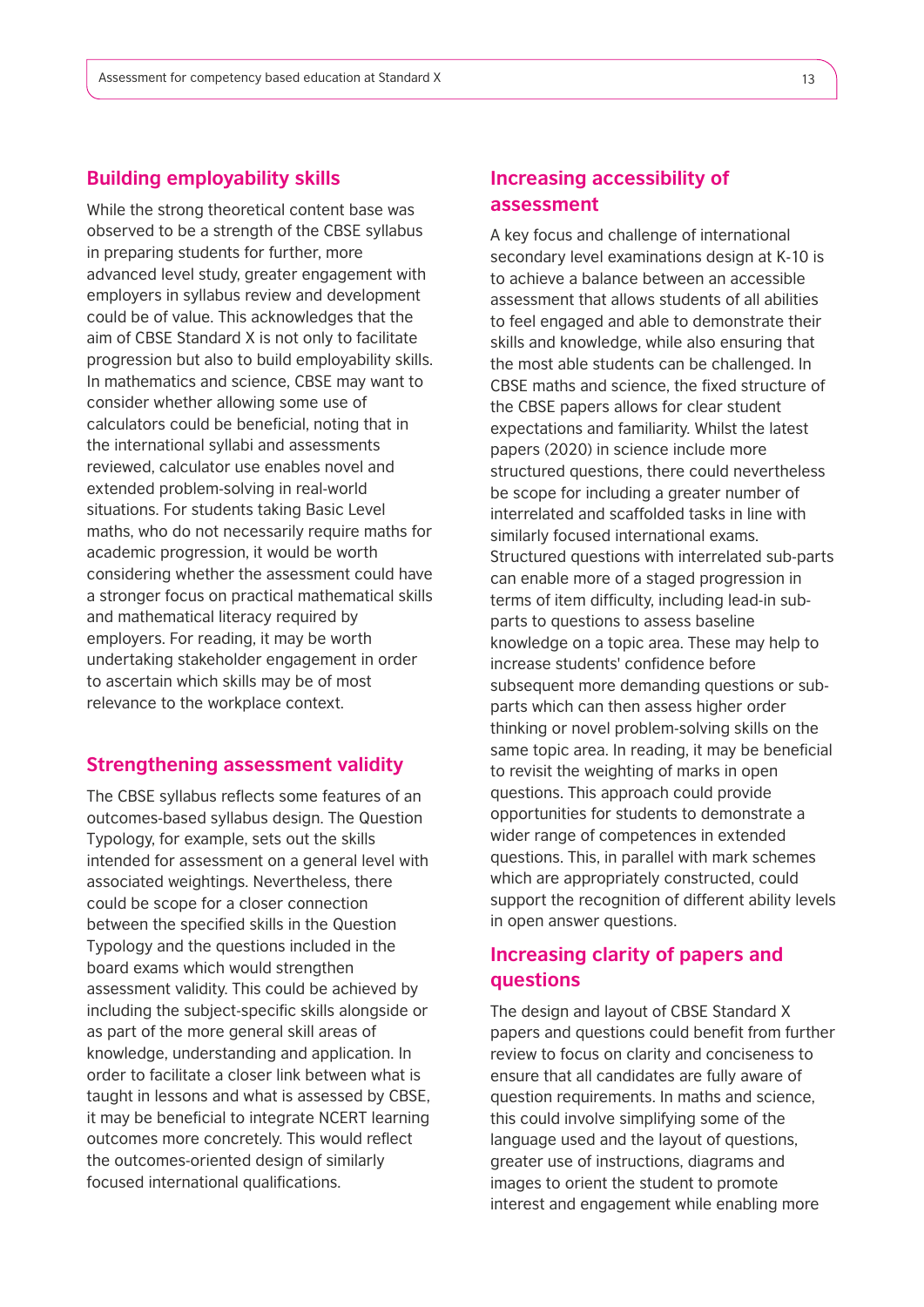of the candidate's exam time to be spent on problem-solving and showcasing their knowledge and skills. For reading, scaffolding through rubric, layout, and/or indicating content points for longer answer questions may increase transparency and accessibility.

### **Increasing reliability in marking**

Facilitating assessment reliability, CBSE employs step-wise mark schemes to support consistency in the marking process in maths and science. Nevertheless, more detailed mark schemes with greater guidance on how examiners should approach alternative answers could be of value. In languages, the use of analytic, skills-based marking approaches for marking writing tasks would reflect best practices used by international examination boards and provide increased opportunity to consistently test a range of relevant competences.

# **Greater focus on assessing higher order thinking skills**

CBSE has included a number of questions aimed at higher order skills in the latest version of the Standard X exams and has incorporated some real-world scenario-based questions. However, it was found that in comparison to the international examinations reviewed, a relatively smaller number of questions assess higher order thinking skills. In maths and science, CBSE assessment could benefit from more questions that assess data analysis and evaluation,

experiments, situations and phenomena outside of those included in the NCERT textbooks yet still designed to draw on the student's accumulated knowledge and concepts from the course of study. At the same time, there is clear scope to assess the NCERT taught concepts by incorporating fresh contexts and wording, visual diagrams, new scenarios using datasets and experiments to focus on the candidate's understanding, while still maintaining accessibility. The use of structured freeresponse questions and a wider range of command words can be recommended. In Reading, higher order thinking skills could be integrated into longer response questions, such as requiring students to weigh up the advantages and disadvantages of a topic in an essay. Literature-based questions could reduce the number of recall questions in favour of questions which focus on analytical skills such as character analysis, authorial intention or the effect of creative language choices.

# **Greater focus on communication in language assessment**

In languages, integration of a more communicative-oriented, skills-based assessment would be beneficial, mirroring the approach taken by systems which are based on the CEFR. This, for example, could involve the development of more questions which more readily assess competencies such as "reading for detail" and inferring meaning as opposed to questions which focus on recall or direct copying from the input texts.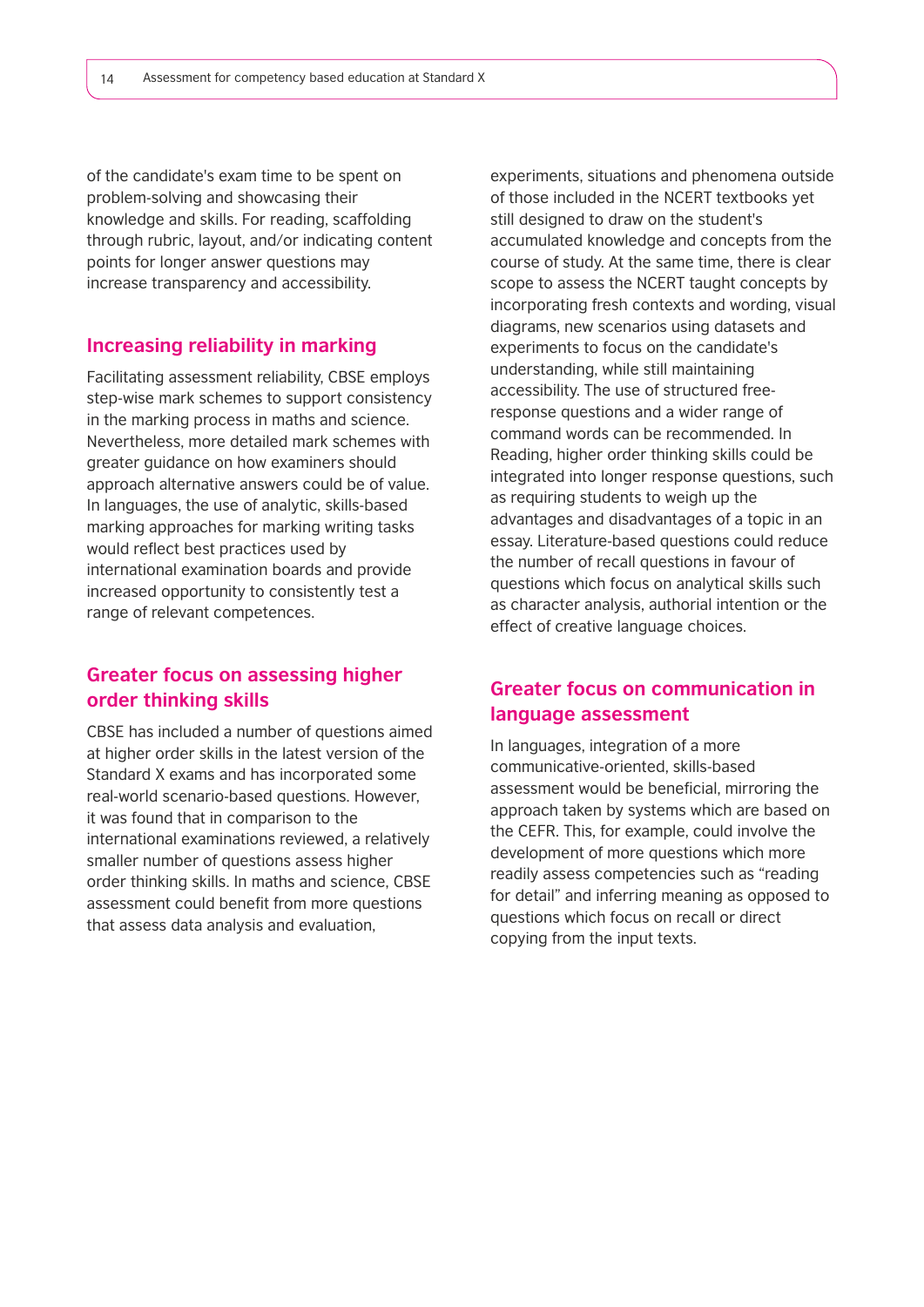# What do stakeholders say?

The overall findings from the engagement with students, teachers and school leaders in October 2020 support the findings of the deskbased analysis and recommendations made in the interim report. Positive feedback was obtained on the overall curriculum (its broad and relevant coverage of topics in maths, science and reading) and the assessment. In addition, there was a positive view on the inclusion of continuous assessment.

In terms of delivery, survey and interview responses support the view that teachers are implementing some CBE approaches and that they are drawing upon NCERT when planning

learning outcomes. Nonetheless, as highlighted previously in the focus group discussions, the challenges of differentiation and accounting for diversity whilst implementing a student-centred approach to learning emerge as pertinent across the subjects and stakeholder groups surveyed.

Mirroring the findings of the desk-based review, further practical and real-world linkages would be beneficial across subject areas both in the curriculum and the assessment. Surveys also highlighted the similarity of exam papers with NCERT textbook questions, informing the review of assessment reliability.

# Subject-level analysis

### **Analysis of CBSE Standard X science**

A review and comparative analysis of CBSE Standard X science design and assessment was conducted against four other international examinations taken at the same educational stage in different countries.

The CBSE syllabus included a range of topics in line with international curricula and included practicals and the development of students' experimental skills. Assessed skills focused on knowledge and understanding and problem solving (application) with analysis and evaluation. Like other international curricula, CBSE uses a points-based approach for marking. There is regular review of the syllabus which engages the opinions of teachers from across different types of school.

To move further towards a CBE approach and framework, the following areas could be considered:

#### **Increasing focus on core competences**

- Increasing the number of structured questions, broken down into sub-parts which assess different but related skills and knowledge related to the topics.
- Using mathematical questions in chemistry and biology, not just physics.
- Increasing the number of questions focusing on planning, analysing and modifying experiments and making use of questions which go beyond recalling key steps in preassigned practicals.

#### **Increasing real-world relevance**

Allowing the use of calculators to allow for a much broader and more complex range of calculation problems to be set extending across biology, chemistry and physics and providing students with formulae sheets so fewer demands are made on students' ability to recall.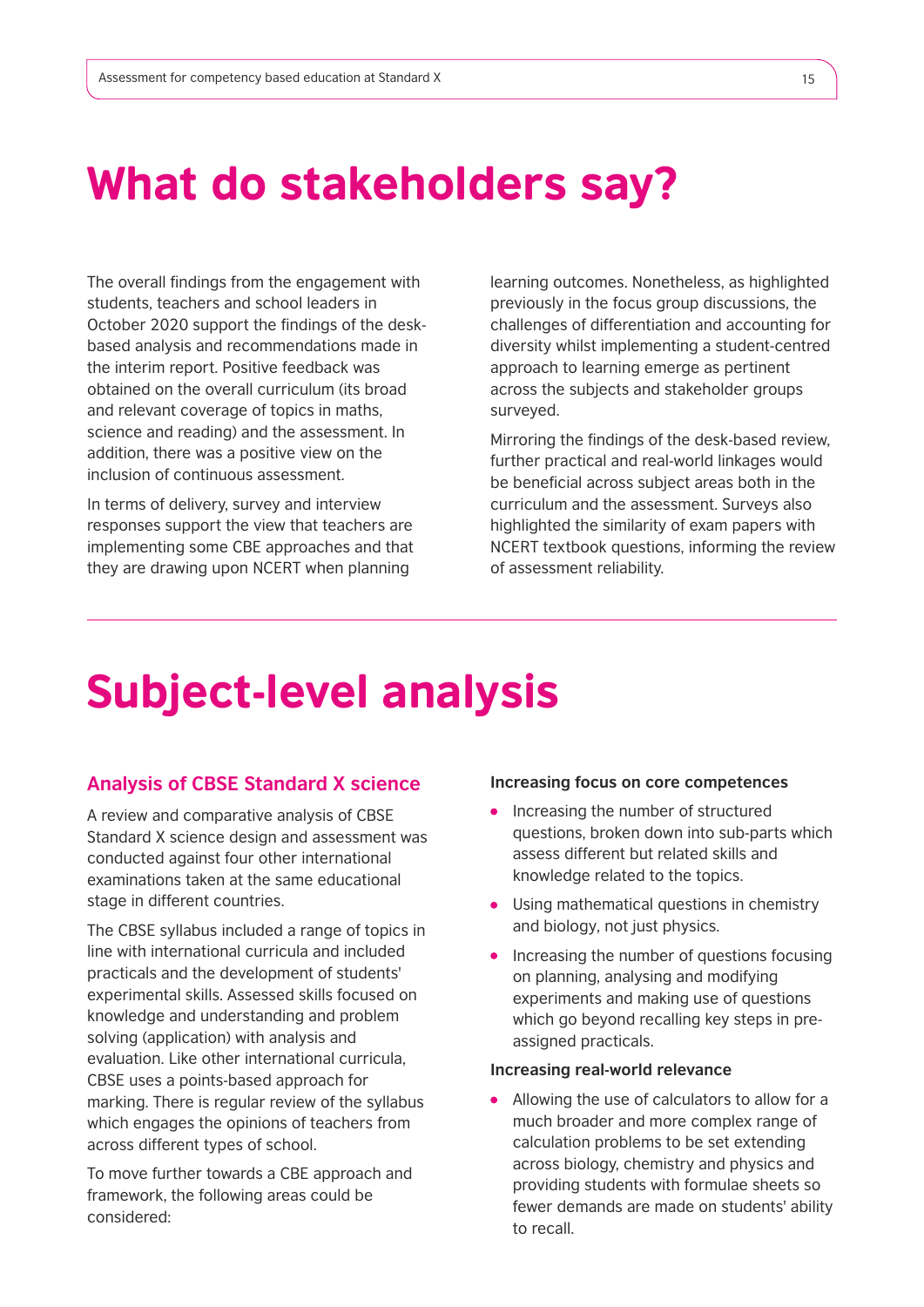• Increasing the input that employers have to ensure that the curriculum subject content in science addresses the practical requirements for successful application of science skills in the workplace.

### **Increasing the focus on higher order thinking skills**

- Increasing the number of questions focusing on higher order thinking skills assessment which require students to, for example, analyse datasets to compare and contrast, interpret and evaluate scientific data drawing on their knowledge and understanding.
- Using extended, open-answer questions to assess application and analysis in a skillsbased approach, rather than using such questions to assess knowledge and understanding of textbook topics.

#### **Improving accessibility**

- Increasing the clarity of questions in terms of wording and format by, for example, restructuring questions which embed multiple tasks, simplifying sentences and showing the breakdown of marks for all question parts.
- Making use of 'ramping' to improve accessibility as this allows candidates to settle into the paper and build their confidence before attempting more difficult questions toward the end of the paper. Ramping is where questions progress in difficulty throughout the exam.

### **Increasing validity and reliability**

- Using multiple-choice questions to assess knowledge, understanding and some application but using other question types to assess the higher order thinking skills of analysis and evaluation.
- Reducing the number of optional questions; while optionality can provide flexibility where the assessed content is particularly broad or skills-based such as in arts and languages, in content-based subjects such as science it reduces reliability.
- Increasing the clarity of guidance for examiners on how to allocate marks and how to mark alternative answers.
- Decreasing the level of predictability of questions by encouraging greater innovation in creating freshly worded questions for each sitting and providing more explicit instruction to item developers and paper setters.
- Providing documented and published qualitative analysis of each item in the CBSE review process, which could potentially explore the possible reasons for student performance on particular items.

## **Analysis of CBSE Standard X maths**

A review and comparative analysis of CBSE Standard X maths design and assessment was conducted against four other international examinations taken at the same educational stage in different countries.

The CBSE maths syllabus has clearly defined overarching aims and objectives and shares a similar focus to international assessments on the broad topic areas of number, algebra, shape and space, mensuration and handling data (statistics and probability). There has been significant progress towards developing a more outcomes-oriented qualification design for Standard X. The CBSE sub-topics were observed to go into more depth and be more theoretical than those covered in other systems at the same level.

Assessment uses a range of question types and combines questions set in a mathematical context with those which use real-world scenarios. There are two tiers of entry (Basic and Standard) and the combination of question types is similar to the international frameworks reviewed. The marking methods are fairly similar to international assessments, with a pointsbased approach which allows CBSE candidates to gain credit for partially correct answers or answers where they have used the correct strategy in certain steps but have given a final incorrect answer.

To move further towards a CBE approach and framework, the following areas could be considered: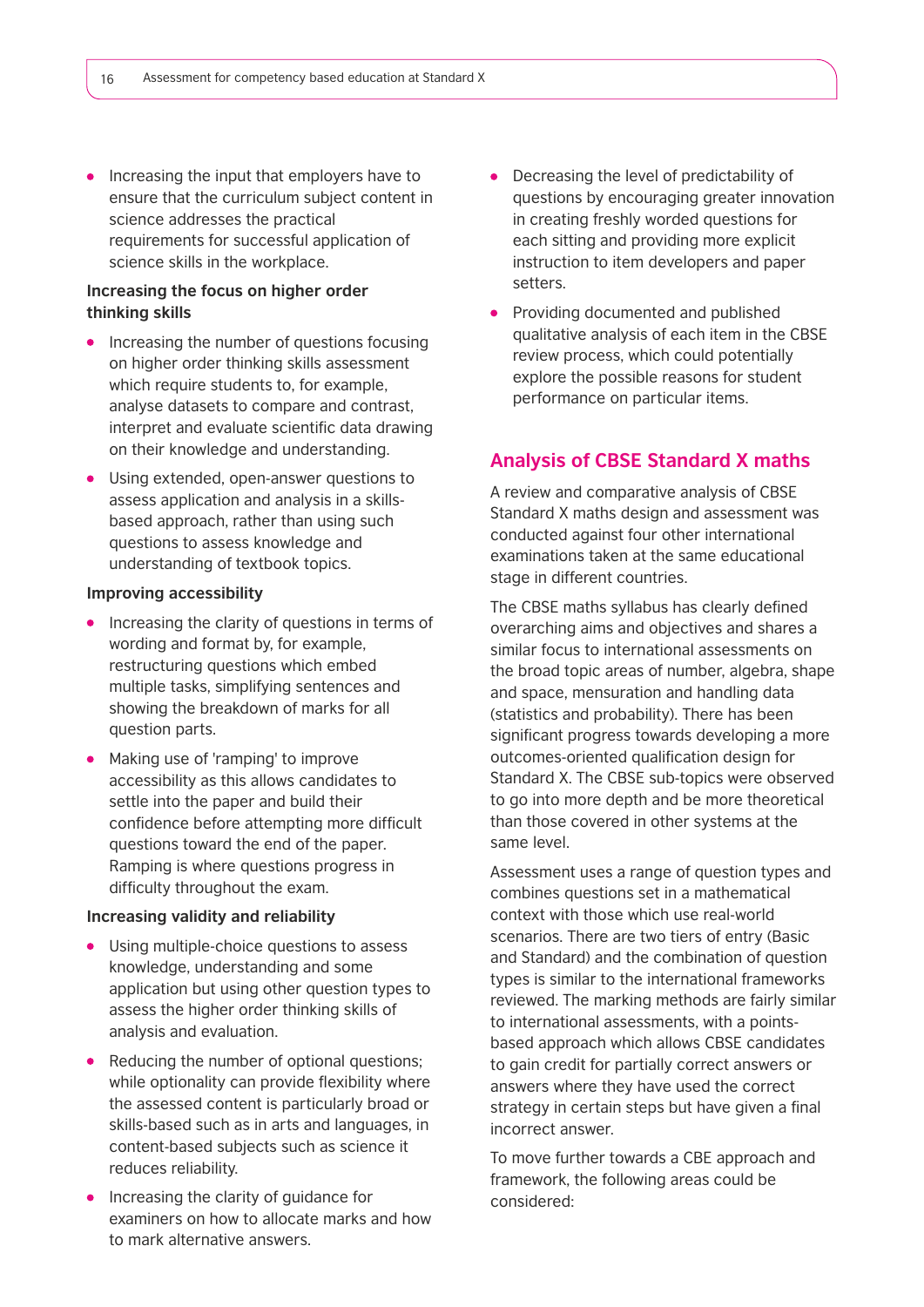#### **Focusing on core competences**

- Increasing the emphasis on mathematical communication by expecting students to provide a full strategy and working out in response to all questions, including the short answer questions, as well as to state answers to an appropriate degree of accuracy.
- Making greater use of structured question formats (as opposed to stand-alone, multiple-choice and gap-fill questions) which allow for more flexibility in the range of skills a question can assess, including the integration of less predictable yet interconnected question sub-parts to assess application and novel problem solving.
- Focusing on students' problem-solving ability by providing a greater number of diagrams rather than having candidates construct their own which places demands on memory and visualisation.

### **Increasing real-world relevance**

- Engaging with employers to achieve alignment of the curriculum with employers' needs.
- Readying students for real-world application by including the topics of commercial mathematics, investigative maths, core experiments and cross-disciplinary application.
- Allowing the use of calculators and providing formulae to allow for a much broader and more complex range of calculation problems to be set which mirror real-world scenarios and prepare students for different careers involving numeracy and mathematical application for which calculator use is an expected skill.

#### **Increasing accessibility**

- Promoting equity by overlapping the Basic and Standard tiers, using a grading system rather than percentage scores and removing reference to the tier taken on the candidate's certificate.
- $\bullet$  Increasing the clarity of questions by using simpler language, restructuring questions



which embed multiple tasks, consistently showing mark allocations for sub-questions and using ramping to structure papers by increasing question difficulty.

Providing diagrams for questions which have a mathematical context or real-world context rather than a text description.

#### **Increasing validity and reliability**

- Reducing the number of optional questions; while optionality can provide flexibility where the assessed content is particularly broad or skills-based such as arts and languages, in content-based subjects such as mathematics it reduces reliability.
- Increasing the clarity of guidance for examiners on how to allocate marks and how to mark alternative approaches and strategies.
- Reducing the predictability of items by including unfamiliar and novel scenariobased questions and avoiding replication of questions from textbooks; this will also require providing more explicit instruction to item developers and paper setters.
- $\bullet$ Providing documented and published qualitative analysis of each item in the CBSE review process, which could potentially explore the possible reasons for student performance on particular items.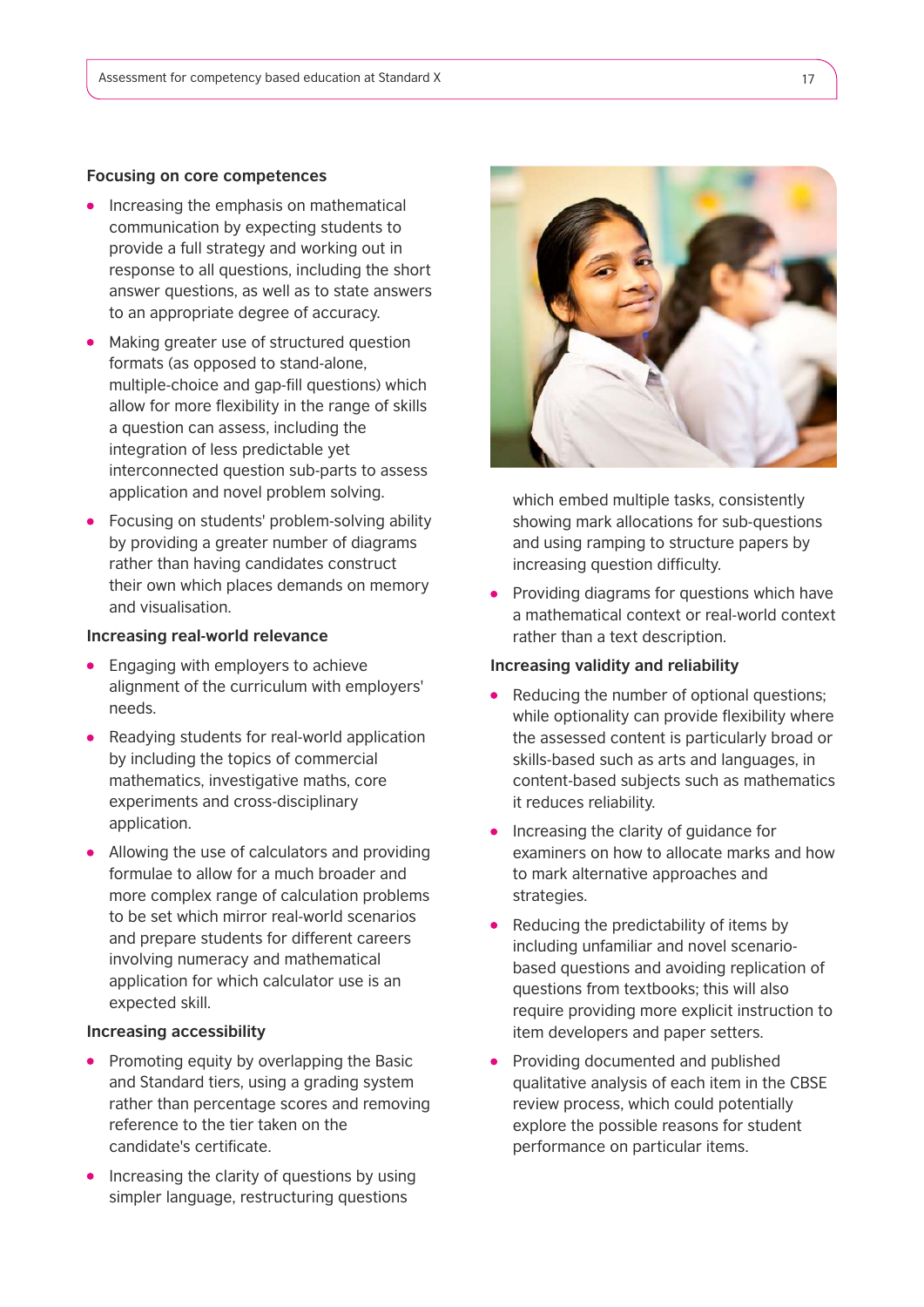## **Analysis of CBSE Standard X reading**

A review and comparative analysis of CBSE Standard X English language and literature design and assessment was conducted against four other international examinations taken at the same educational stage in different countries. There is also a well-established international competency-based framework for language acquisition known as the CEFR<sup>4</sup>. This framework considers an individual's language proficiency across a range of competencies, strategies and activities required to understand a language user's overall language proficiency.

The CBSE Standard X English course covers both English language and literature. The syllabus aims indicate that competency-based education is integrated into the overall design of the qualification across the four skills (reading, writing, listening, speaking). Other linguistic competencies are also covered in the aims and learning outcomes (e.g. sociolinguistic competence and mediation skills).

Assessment consists of two parts: the annual examination which is equivalent to an 80% relative weighting and an internal assessment with 20% relative weighting. The examination focuses on reading skills, writing and grammar skills and literature in a set textbook and reader. The internal assessment focuses on listening and speaking activities.

Even though the CBSE syllabus strongly values listening and speaking skills in the learning outcomes, this does not translate well in the assessment format as these skills are assessed only internally and in a non-standardised manner.

To move further towards a CBE approach and framework, the following areas could be considered:

#### **Aligning syllabus and assessment**

- Strengthening the inclusion of competencies and ensuring that overarching course and assessment aims inform question design and that questions reflect the specific competencies that are being targeted.
- Consulting subject experts and a wide range of stakeholders to ensure the relevance and value of the competences.
- Consulting with key stakeholders and field experts to consider whether the competency-based model of language proficiency as developed by the CEFR may have relevance and could apply to the Standard X context.
- Developing learning outcomes that are measurable and linked to defined competences (as outlined, for example, in the CEFR).

#### **Addressing issues around accessibility**

- Reviewing the design of multiple-choice questions to ensure that distractors assess appropriate comprehension of the texts and are well-constructed to test the appropriate competences.
- Ensuring that scaffolding is present in assessment design, e.g., providing an example, emphasising key instructions, providing

#### **4**

CEFR framework. Published by the Council of Europe. Available at https://www.coe.int/en/web/comm on-european-frameworkreference-languages/home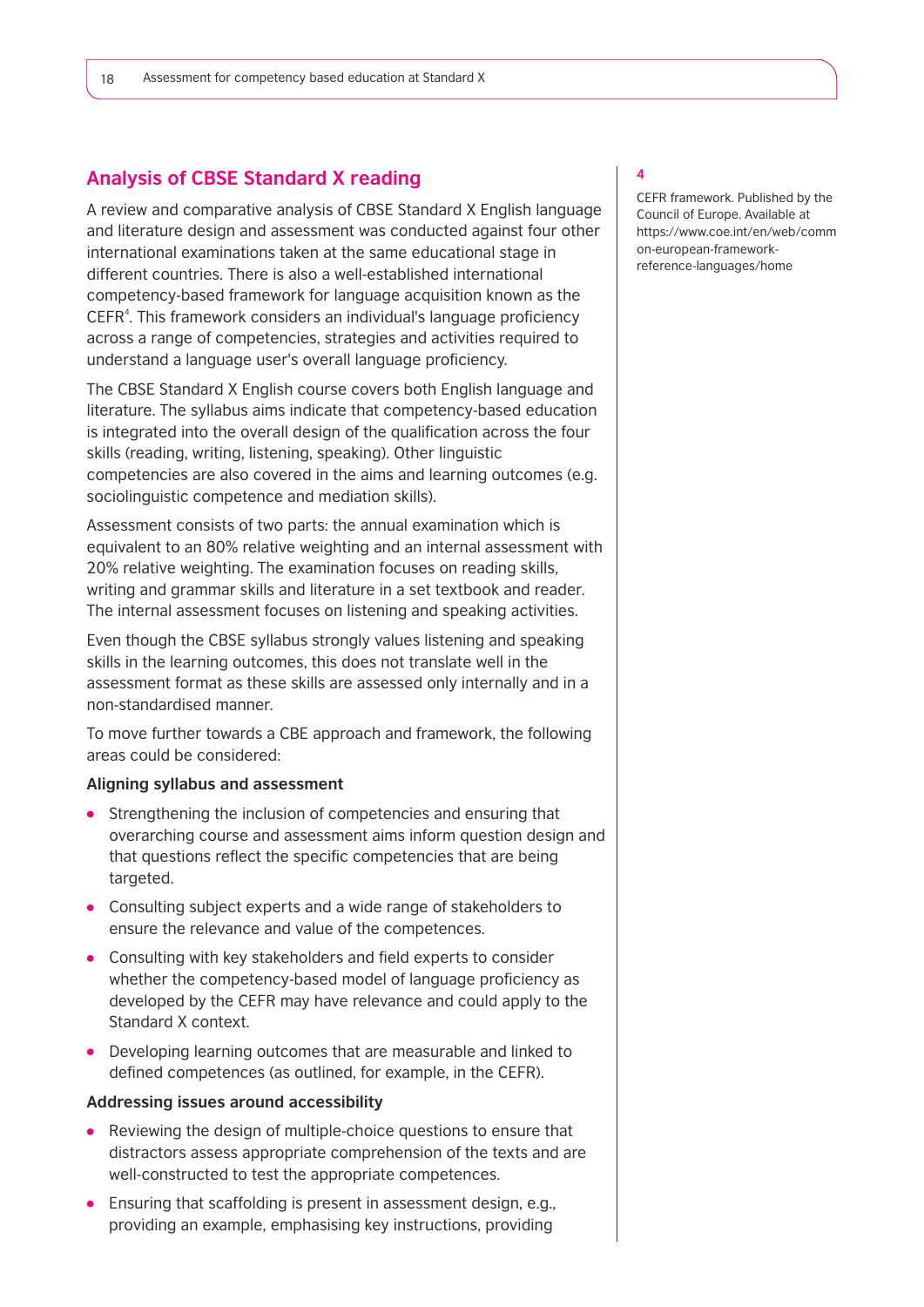content points and giving an indication of mark allocation.

• Conducting proofreading, item writer training and piloting to acquire feedback that results in actions such as problematic questions being removed or redesigned.

### **Increasing practical, real-world skills coverage**

- Reviewing the weighting of questions or question types to provide more opportunity for students to demonstrate detailed understanding of texts (e.g. reducing the number of recall questions, increasing the points available on an extended question).
- Reviewing item wording and design to ensure that the questions are focused on assessing reading comprehension and cannot be answered with techniques such as word spotting and copying phrases word-forword.

### **Giving greater weight to higher order thinking skills**

- Allocating more marks to the literary analysis questions and supporting these with a clear mark scheme to draw out the specific competencies.
- Including an unseen text to reduce predictability. This ensures that students' understanding of literary features, effects and intentions is assessed rather than their ability to memorise such features.

• Including an essay style question to allow students to demonstrate their ability to develop arguments and justify a position; additionally linking this to a key  $21<sup>st</sup>$  century topic area, such as environmental concerns, human rights or technology, will allow students to demonstrate a range of vocabulary.

### **Ensuring validity of assessment**

- Considering how different competences in the CBSE Standard X will be tested, how they will be weighted across the whole paper and which questions will test which competences.
- Developing detailed guidelines to support item writers' understanding of which competencies are (and are not) to be tested in their submissions.
- Reviewing mark schemes to ensure they  $\bullet$ allow sufficient reward for key competences, particularly in comparison to content points.
- Developing analytical mark schemes to ensure a balance of rewarding key target competencies across a task, and training markers to use these.
- Developing a clear standardisation process to support examiners marking openresponse items.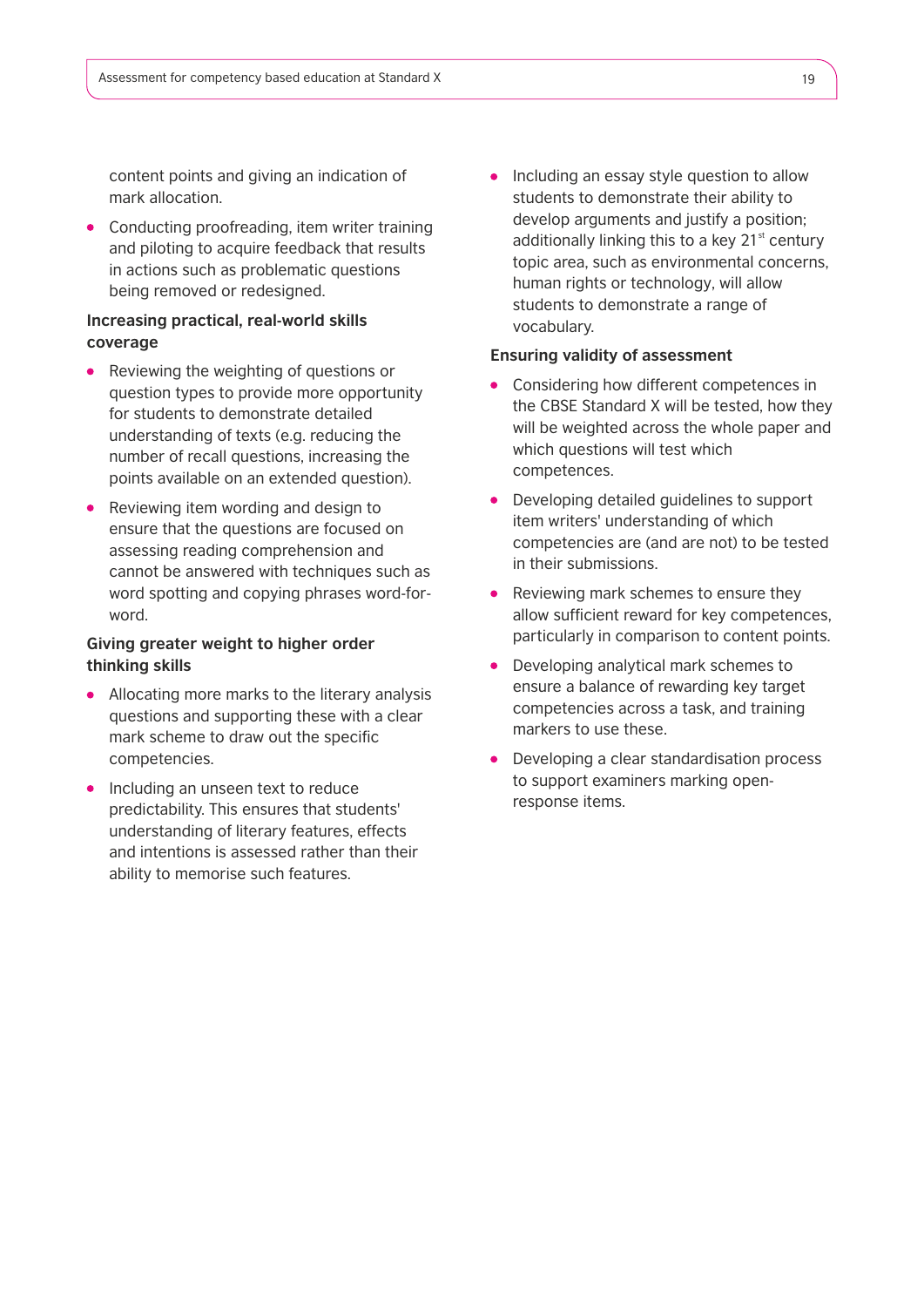# British Council and the CBSE-CBE project

The CBSE-CBE project was created as part of a suite of projects initiated to deepen cultural understanding between the UK and India through education programmes.

The project has been given a place of prominence by the government of India because it is deemed to be one of the projects that directly supports the implementation of the changes recommended in the National Education Policy (NEP) 2020.

The timelines of project activity were impacted because of Covid-19. Activity resumed in August 2020 and the scope and scale were amended.

# **What are the objectives of the CBSE-CBE project?**

The CBSE-CBE project aims to strengthen the capacity of schools to deliver high quality competency-based teaching, learning and assessment to improve learning outcomes in the school education system, particularly in science, maths and reading at the secondary level (Grades 6 to 10).

The project will set standards for test items, create assessment tools and train a cohort of test writers to generate new high-quality test items enhancing the competency-based assessment process of schools.

The project will build system capacity to manage change and improve standards systematically.

The project will do this by:

- reviewing the existing examination system and providing recommendations,
- creating competency-based assessment tools,
- **•** training test item writers and assessment designers,
- **•** training teachers in competency-based pedagogy,
- **•** orienting leaders to create an enabling environment in schools,
- exploring innovation in mentoring teachers digitally,
- sharing knowledge through conferences and seminars.

# **How will the project effect change in the education system?**

Schools in India have a content-focused approach to learning which can encourages an excessive focus on memorisation. For students to be ready for further study and employment anywhere in the world they must be equipped with higher order thinking skills (to problem solve, analyse and evaluate) and  $21<sup>st</sup>$  century skills (such as communicating and collaborating). A competency-based education encourages deep learning of skills and competencies that support this ambition.

The scope of the project is limited to creating a CBE framework based on NCERT learning outcomes and the current CBSE syllabi for English, science and mathematics for Grades 6 to 10. This is because implementing CBE in a large education board with a complex context would be challenging without a first phase such as this. However, the aim of the CBSE is to implement this for all subjects and all classes.

# **What will the British Council provide?**

The British Council will provide the following project inputs:

Capacity building of teachers in teaching and test item writing.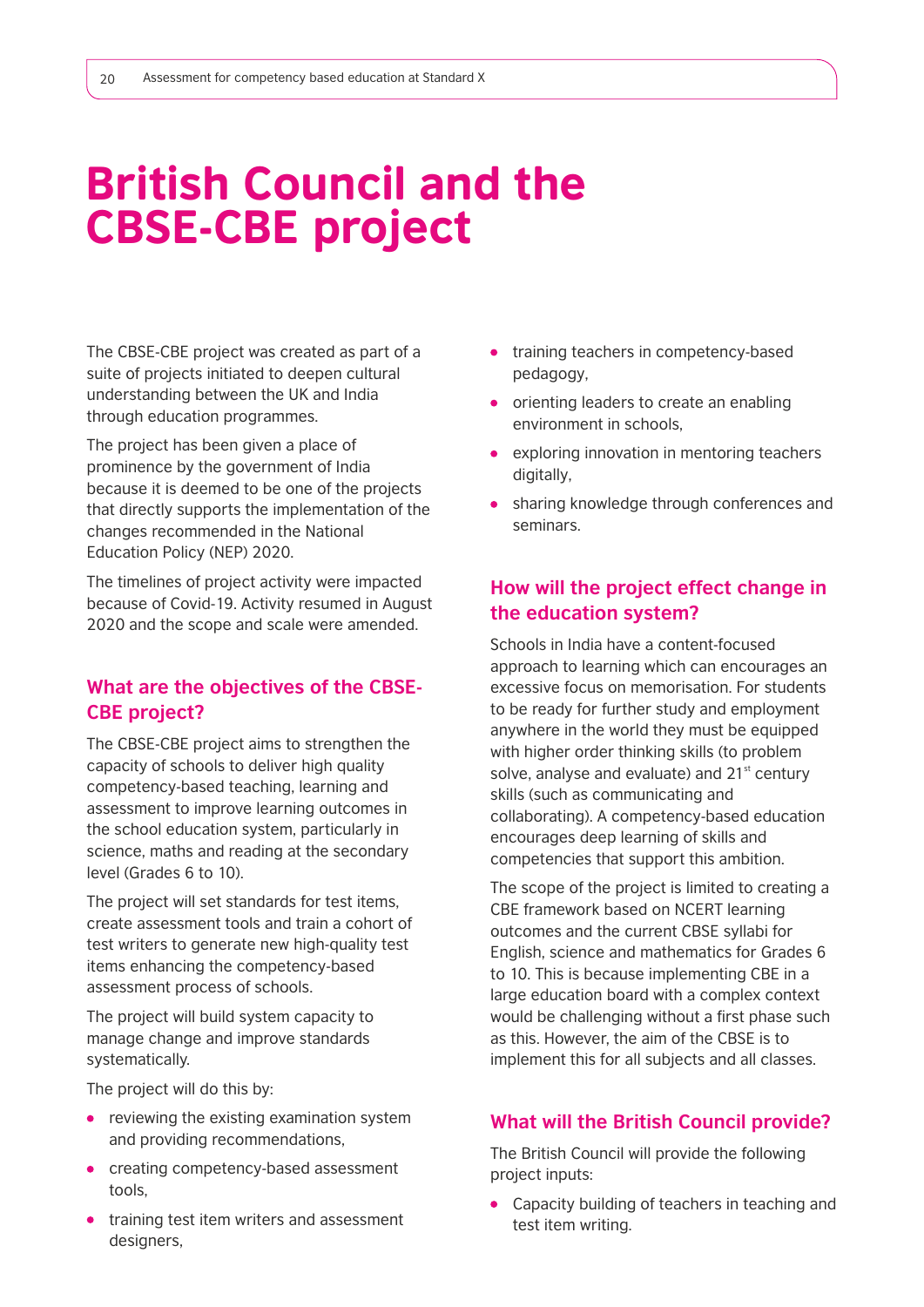- Providing teachers with resources such as high-quality question banks and sample lesson assessment frameworks for them to understand the standards and recognise good practice.
- Provide peer support through the creation of teacher action groups and interest group communities.
- Develop the capacity of mentors in specific domains through E-STAGs (virtual subject teacher action groups which create space for teachers to share and reflect).
- Create an enabling environment through wide-scale dissemination of information, creating a common vision for change for the CBSE school community, school leaders and students.
- **Empower senior leadership to drive change** and build their capacity to manage education system change.

# **What has been the impact of Covid-19 on the project?**

The project delivery has been impacted by Covid-19 resulting in a considerable delay. However, the lost time is being recovered by delivering most of the project operations virtually.

Our work on other online projects has shown that results, engagement and outcome can be similar to face-to-face training. There will, however, be some impact in terms of peer-topeer learning and networking.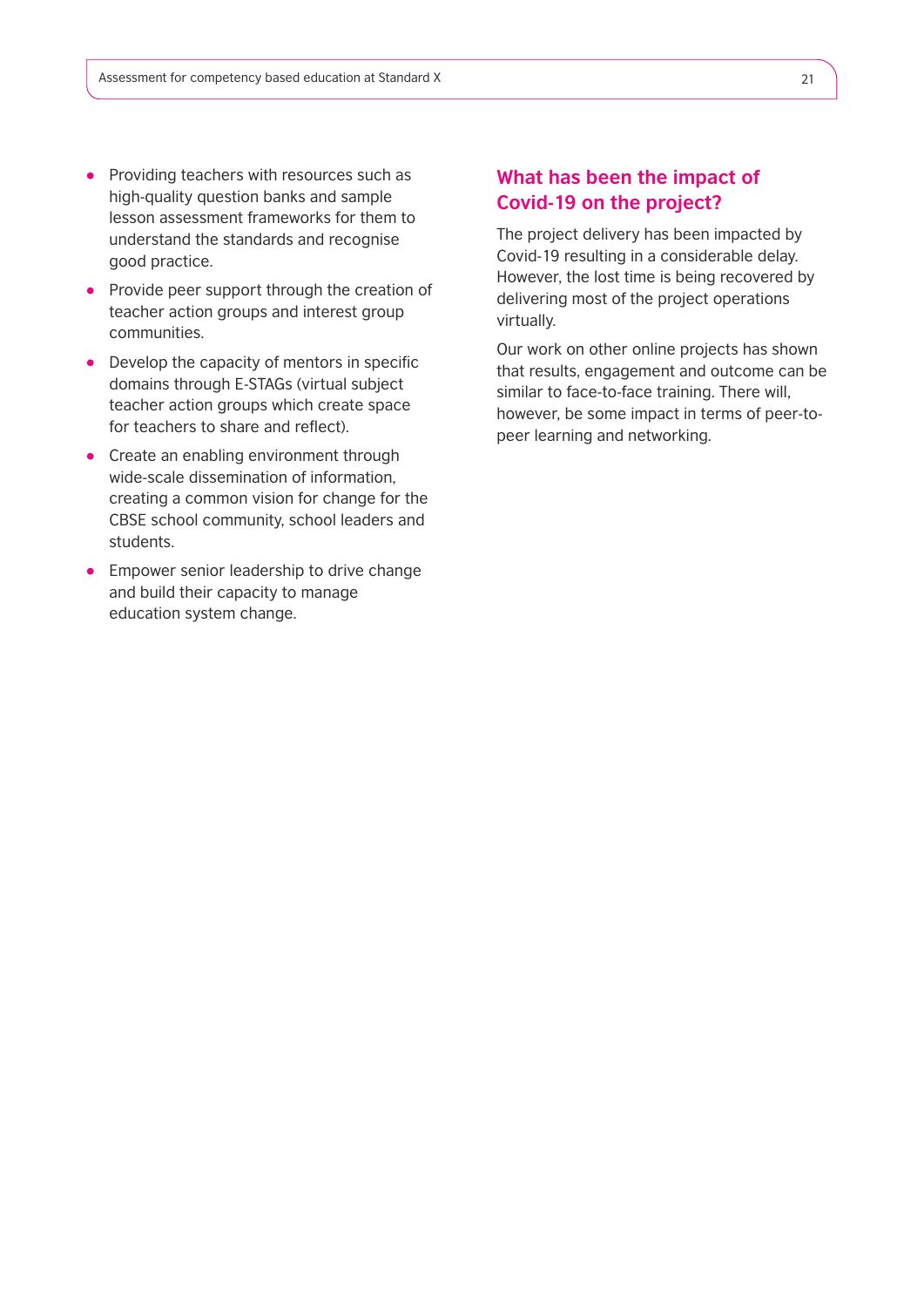#### **Central Board of Secondary Education**

The Central Board of Secondary Education (CBSE) is a national Board under the Ministry of Education, Govt. of India. The Board has more than 25,000 schools affiliated to it in India and overseas, in 25 countries. These include the Kendriya Vidyalayas, the Jawahar Navodaya Vidyalayas, Central Tibetian Schools, Schools run/aided by the State Governments and Private Schools. The Board's main objective is to encourage quality education focussed on holistic development of learners. It motivates schools and teachers to adopt learner centric enquiry based pedagogies and use innovative methods to achieve academic excellence. The Board is committed to providing a stress-free learning environment that will develop competent, confident and enterprising citizens who will promote harmony and peace in the world

### **British Council**

The British Council builds connections, understanding and trust between people in the UK and other countries through arts and culture, education and the English language. We help young people to gain the skills, confidence and connections they are looking for to realise their potential and to participate in strong and inclusive communities. We support them to learn English, to get a high-quality education and to gain internationally recognised qualifications. Our work in arts and culture stimulates creative expression and exchange and nurtures creative enterprise

#### **UK NARIC**

UK NARIC is the designated national agency in the United Kingdom for recognition and expert advice on global qualifications and skills. Since 1997, we have performed this official function on behalf of the UK Government. The information provided by UK NARIC enables educational institutions, professional bodies, businesses, and government departments not only in the UK but across the globe to develop informed opinions and appropriate policies when considering qualifications or training systems from overseas.UK NARIC is a global reference point for qualifications and holds data on over 5,000 qualifications from more than 200 countries. UK NARIC's role and functions are vital to qualification and skills recognition, education development, and managed mobility policies in today's globalised economy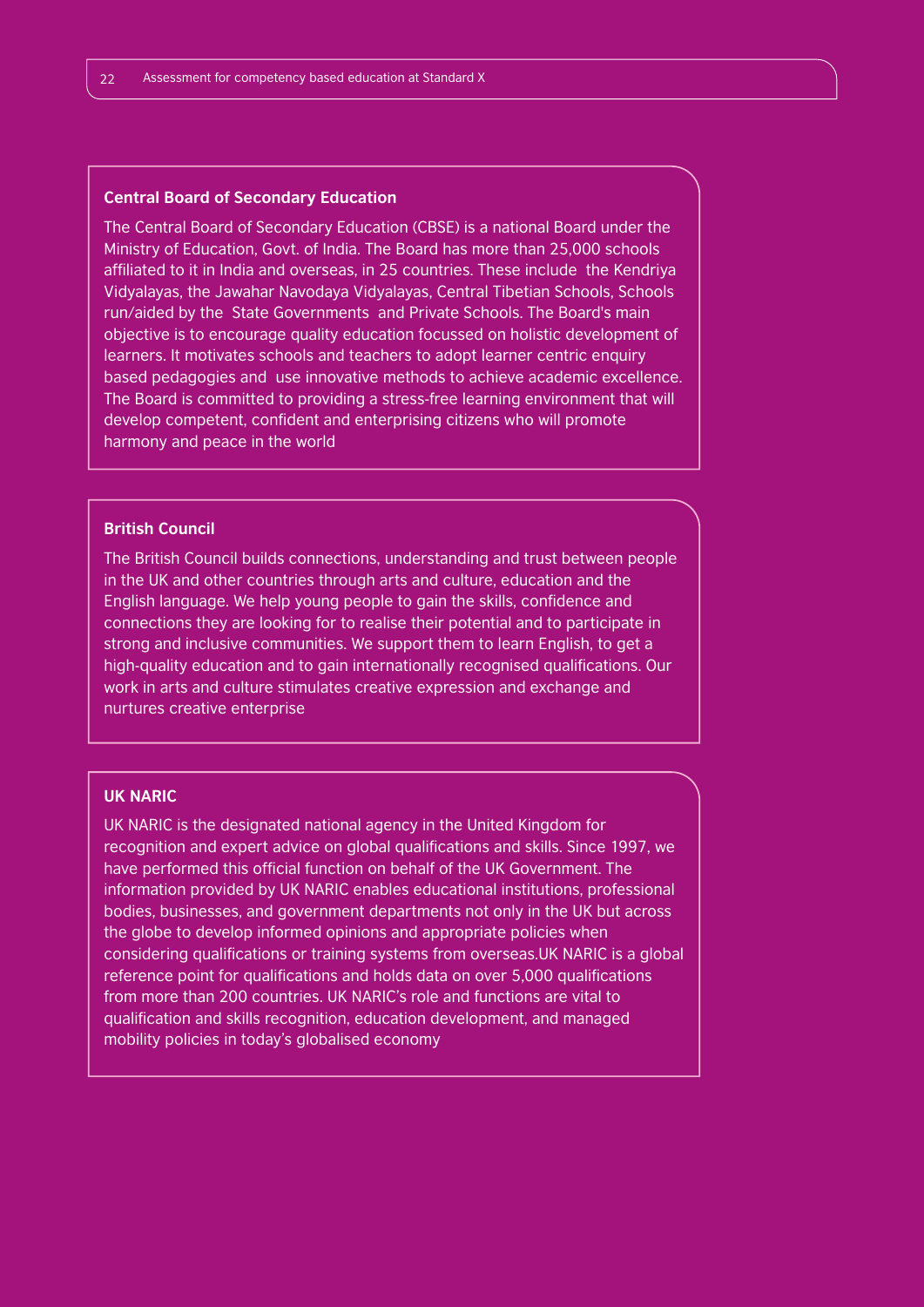# Acknowledgements

## **CBSE**

Manoj Ahuja, Chariman Joseph Emmanuel, Director Academics Biswajit Saha, Director Training & Skill Education Sweta Singh, Joint Secretary, Academics Praggya M. Singh, Joint Secretary, Academics Shubash Chand Garg, Deputy Secretary

## **British Council**

Rittika Chanda Parruck, Assistant Director Programmes, North India Parul Gupta, Head Education, North India Pinal Rana, Sr Manager, Education, North India Varsha Bhatia, Sr. Manager, Education, North India

## **UKNARIC**

Paul Norris, Managing Director James Freeman, Senior Analyst Abigail Jones, Head of International Research Leanne Hunnings, Manager, English Language Projects